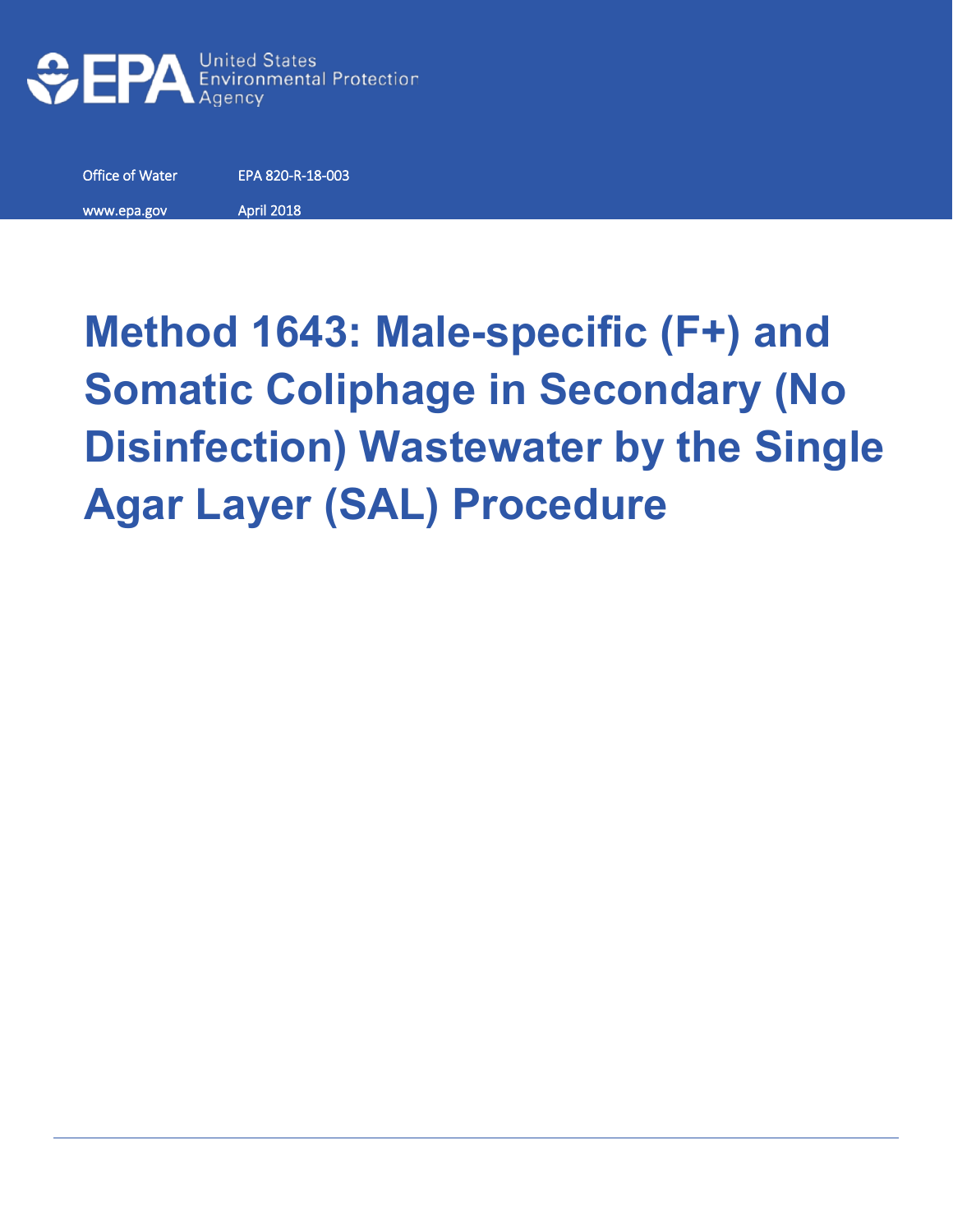# **Acknowledgments**

This method was prepared under the direction of Robin K. Oshiro and Lemuel Walker of the Engineering and Analysis Division within the U.S. Environmental Protection Agency's (EPA) Office of Water.

The following laboratories are gratefully acknowledged for their participation in the validation of this method in wastewater:

Volunteer Analytical Laboratories:

- County Sanitation Districts of L.A. County JWPCP: Kathy Walker, Michele Padilla, Jason Gregory, and Lavern Gulledge
- Hampton Roads Sanitation District: Robin Parnell, Raul Gonzalez, and Hannah Thompson
- Hoosier Microbiological Laboratory (HML): Jaima Ballentine and Carmel Holliday
- IEH BioVir: Richard Danielson and James Truscott
- Orange County Public Health Laboratory: Richard Alexander, Joe Guzman, Tania Chiem, and Karen McLean
- Orange County Sanitation District: Ron Coss and Samuel Choi
- San Francisco Public Water Utilities: Eunice Chern, Shirley Lieu, and Lisa Delpuerto
- San Jose Creek Water Quality Laboratory County Sanitation Districts of L.A. County: April Simmerman and Jennipher Quach-Cu
- SVL Analytical, Inc.: Linda Johann
- Texas A&M University College Station: Suresh Pillai and Jessica McKelvey
- University of Georgia Marine Extension Service: Katy Smith and Lisa Gentit
- University of Hawaii Water Resources Research Center: Marek Kirs
- U.S. Environmental Protection Agency: Asja Korajkic and Brian McMinn
- Wisconsin State Laboratory of Hygiene: Sharon Kluender and Jeremy Olstadt

Volunteer Referee Laboratory:

• New York State Department of Health: Ellen Braun-Howland and Blair Rosen

### **Photo Credits**

Section 11.4.13 Figure 1: Somatic Coliphage Plaques (CN-13) (Source: Jeremy Olstadt, Wisconsin State Laboratory of Hygiene) and Figure 2: Male-specific Coliphage Plaques (Famp) (Source: Richard Danielson, IEH BioVir)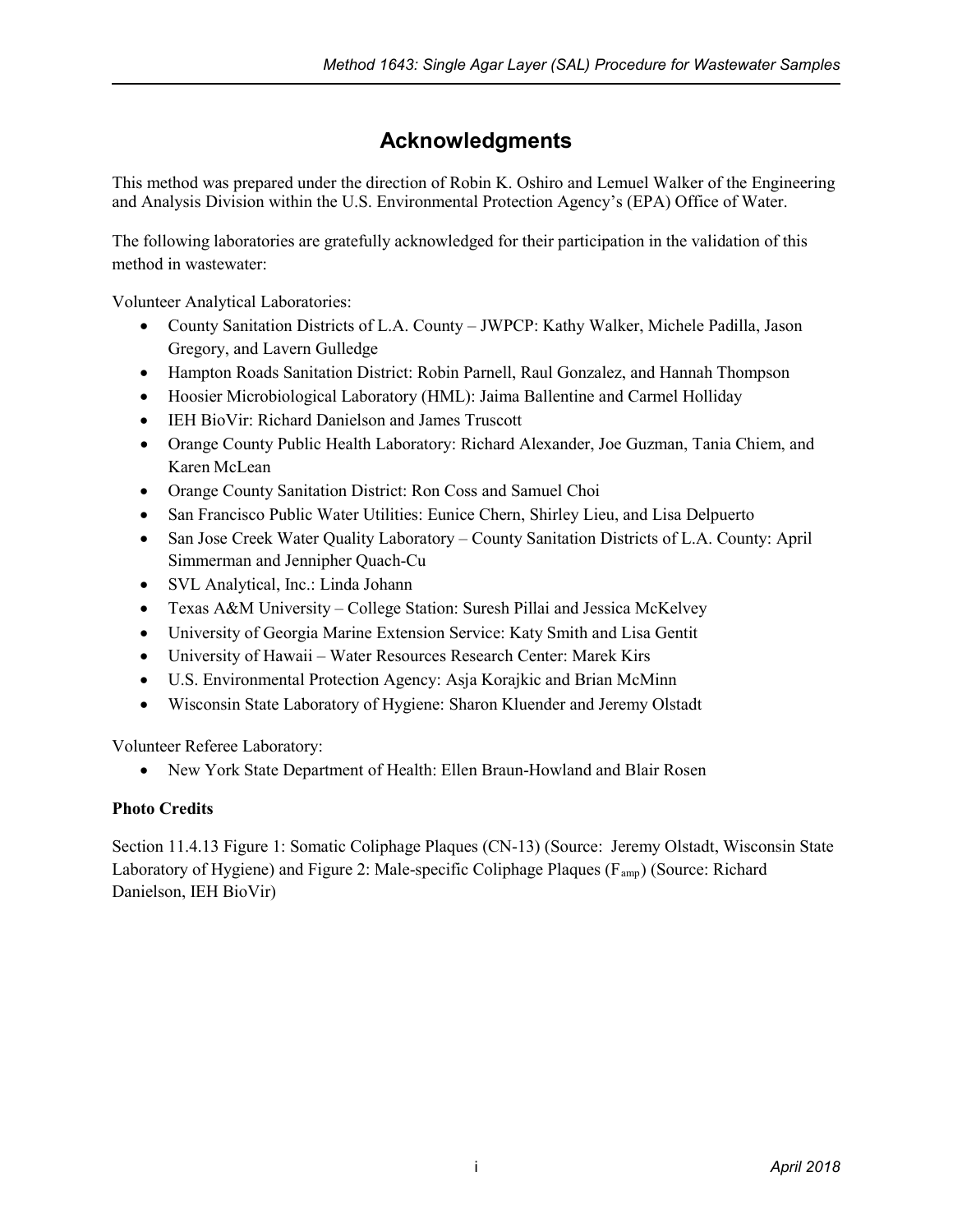# **Disclaimer**

<span id="page-2-0"></span>Neither the United States Government nor any of its employees, contractors, or their employees make any warranty, expressed or implied, or assumes any legal liability or responsibility for any third party's use of apparatus, product, or process discussed in this method, or represents that its use by such party would not infringe on privately owned rights. Mention of trade names or commercial products does not constitute endorsement or recommendation for use.

Questions concerning this method or its application should be addressed to:

Lemuel Walker Engineering and Analysis Division (4303T) U.S. EPA Office of Water, Office of Science and Technology 1200 Pennsylvania Avenue, NW Washington, DC 20460 walker.lemuel@epa.gov or OSTCWAMethods@epa.gov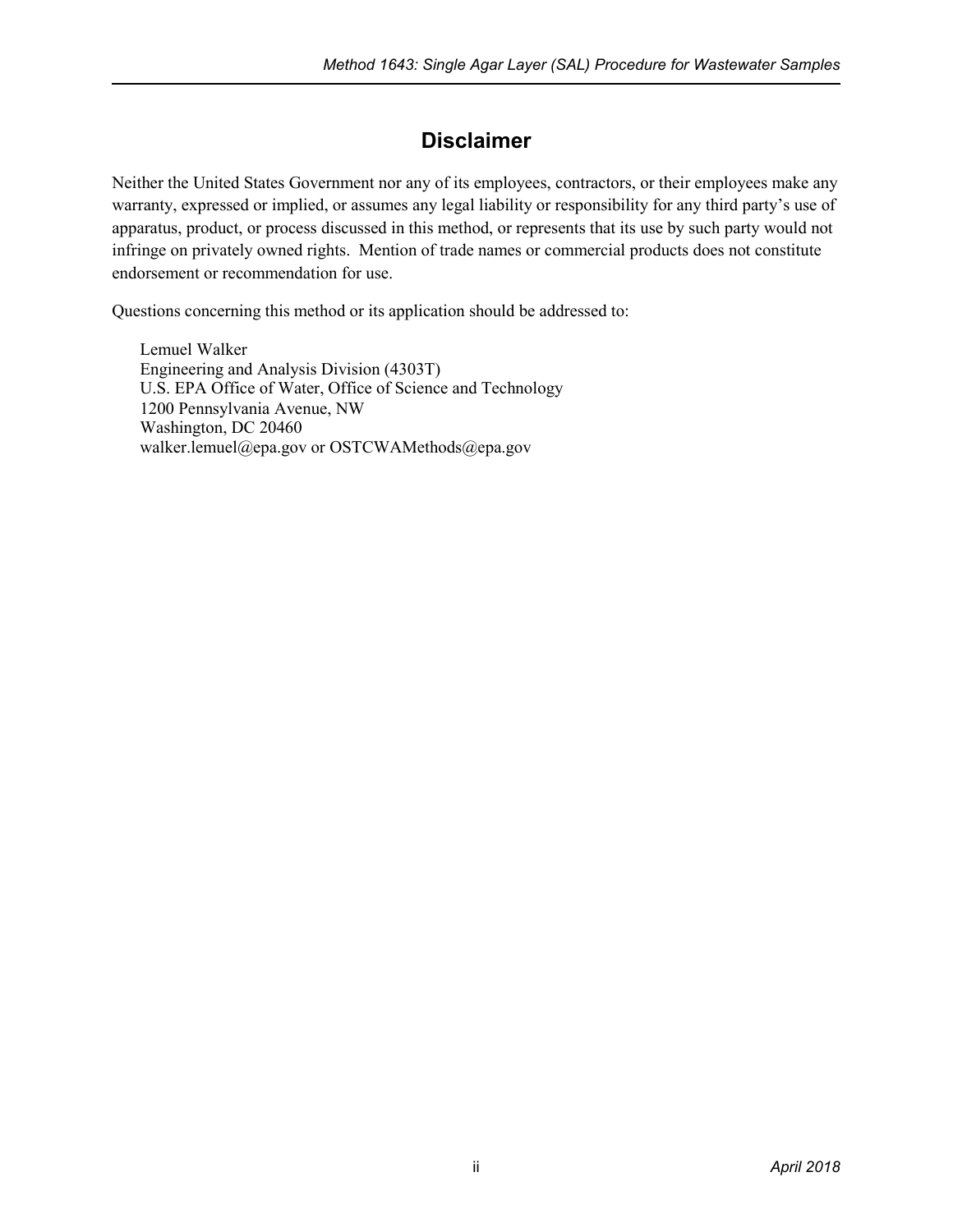# **Introduction**

<span id="page-3-0"></span>This EPA method was developed to address stakeholder needs for a validated coliphage (bacterial virus) method for monitoring secondary (no disinfection) wastewater matrices under the Clean Water Act. Method 1643 reflects the results of a multi-laboratory study of EPA Method 1602 for 100 mL secondary (no disinfection) wastewater samples for somatic and male-specific coliphage.

The results of the MLV study enabled performance characterization of Method 1643 in the reference matrix (phosphate buffered saline [PBS]) and secondary (no disinfection) wastewater samples. Results also enabled the development of initial precision and recovery/ongoing precision and recovery (IPR/OPR) and matrix spike (MS) quality control (QC) acceptance criteria.

The highly variable levels of coliphage (both male-specific and somatic) in secondary (no disinfection) wastewater effluents should be taken into consideration when implementing this method. During the multi-laboratory study, most of the secondary (no disinfection) wastewater samples had high levels of both somatic and male-specific coliphage. It is recommended that range-finding analyses be conducted for each new wastewater matrix to determine appropriate sample volumes.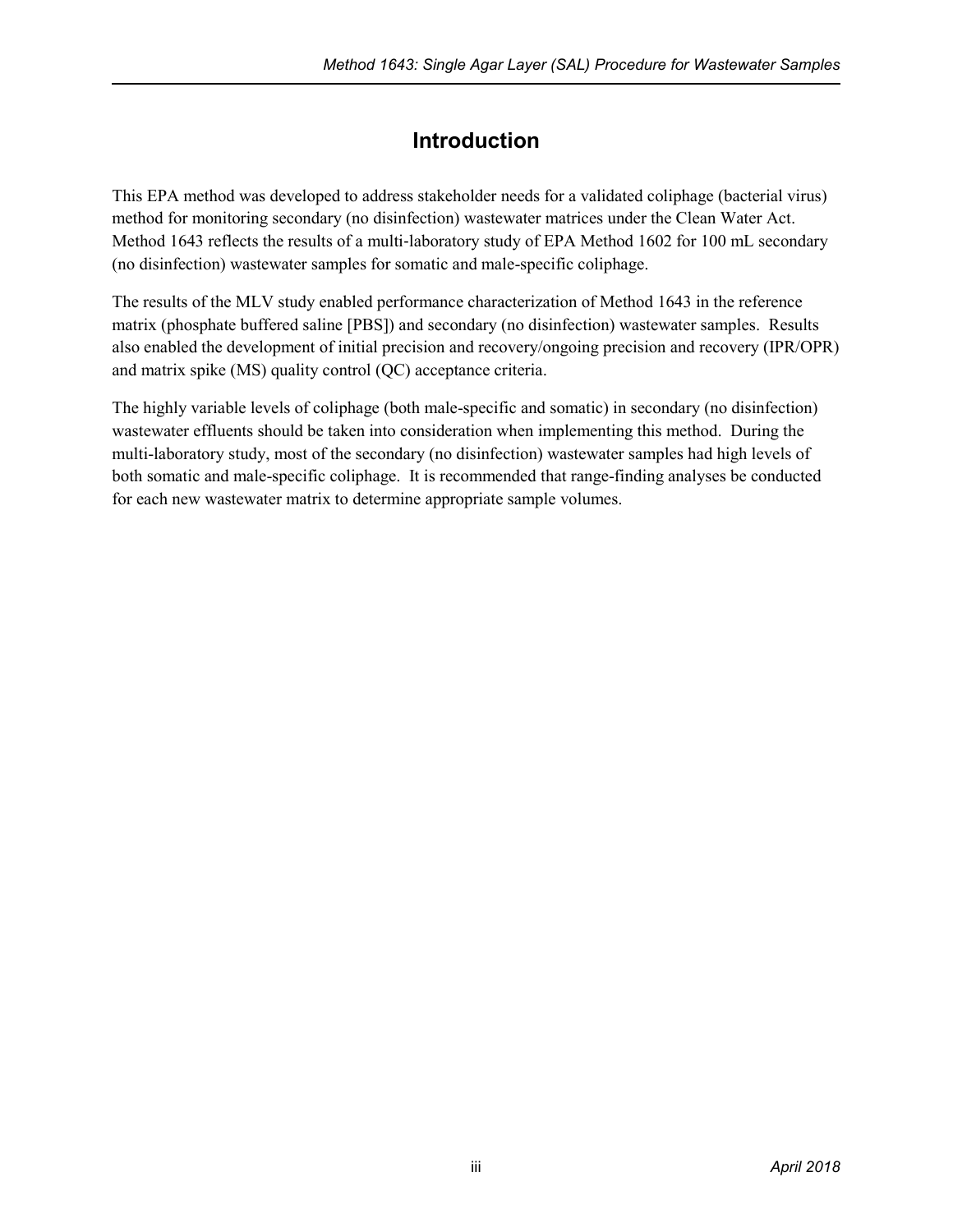# **Table of Contents**

| 1.0  |  |
|------|--|
| 20   |  |
| 3.0  |  |
| 4.0  |  |
| 5.0  |  |
| 6.0  |  |
| 7.0  |  |
| 8.0  |  |
| 9.0  |  |
| 10.0 |  |
| 11.0 |  |
| 12.0 |  |
| 13.0 |  |
| 14.0 |  |
| 15.0 |  |
| 16.0 |  |
| 17.0 |  |
| 18.0 |  |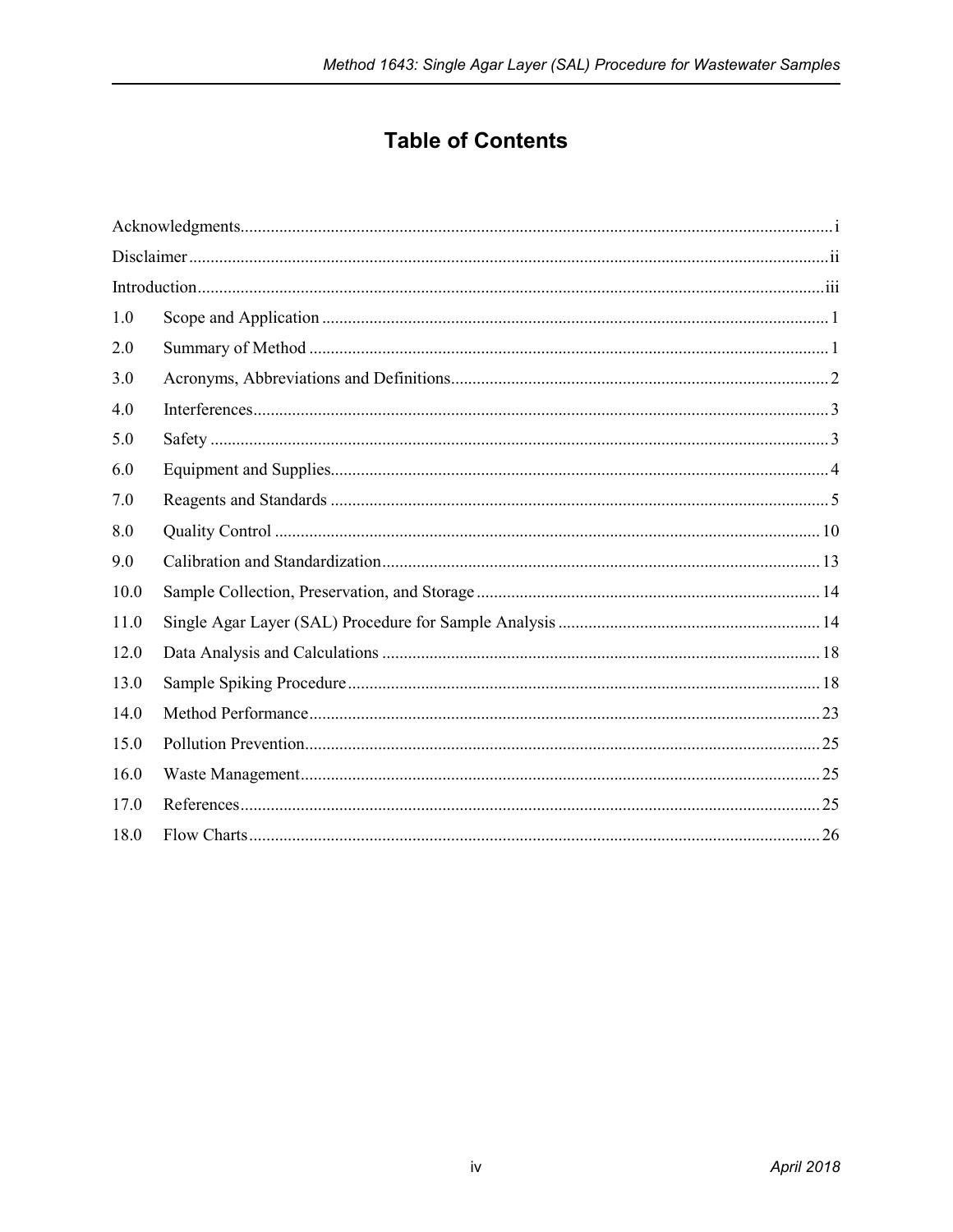# **Method 1643: Male-specific (F+) and Somatic Coliphage in Secondary (No Disinfection) Wastewater by the Single Agar Layer (SAL) Procedure**

# **April 2018**

# <span id="page-5-0"></span>**1.0 Scope and Application**

- **1.1** Method 1643 assays for both male-specific  $(F^+)$  and somatic coliphage using the single agar layer (SAL) procedure. The SAL procedure detects and allows for enumeration of male-specific and somatic coliphage (also referred to as phage in the method) in secondary (no disinfection) wastewater samples.
- **1.2** This method is based on EPA *Method 1602: Male-specific (F+) and Somatic Coliphage in Water by Single Agar Layer (SAL) Procedure* (Reference 17.1), developed for the enumeration of coliphage in ground water.
- **1.3** Each laboratory and analyst that uses this method must demonstrate the ability to generate acceptable results using the procedures in Sections 8 and 11 prior to analyzing field samples.
- **1.4** The highly variable levels of coliphage (both male-specific and somatic) in secondary (no disinfection) wastewater samples should be taken into consideration when determining the volume of sample that may be needed for analyses. Range-finding analyses should be conducted to determine appropriate sample volumes for each source from which the laboratory has not previously analyzed samples.

# <span id="page-5-1"></span>**2.0 Summary of Method**

Method 1643 describes the SAL procedure. A 100 mL (undiluted or diluted [e.g., 1:10]) secondary (no disinfection) wastewater sample is assayed by adding magnesium chloride, (MgCl<sub>2</sub>), appropriate antibiotic, log-phase host bacteria (*Escherichia coli* [*E. coli*]  $F_{\text{amp}}$  for male-specific ( $F^+$ ) coliphage and *E. coli* CN-13 for somatic coliphage), and 100 mL of molten double-strength tryptic soy broth (TSB) with agar to the sample. The sample is thoroughly mixed and the total volume is poured into 5 to 10 plates (dependent on plate size). After overnight incubation, plaques (circular lysis zones) are counted and summed for all plates from a single sample. The quantity of coliphage in a sample is expressed as plaque forming units (PFU)/100 mL. For quality control (QC) purposes, both a coliphage-positive phosphate buffered saline (PBS) sample (ongoing precision and recovery [OPR]) and an unspiked PBS (method blank) sample are analyzed for each type of coliphage with each sample batch.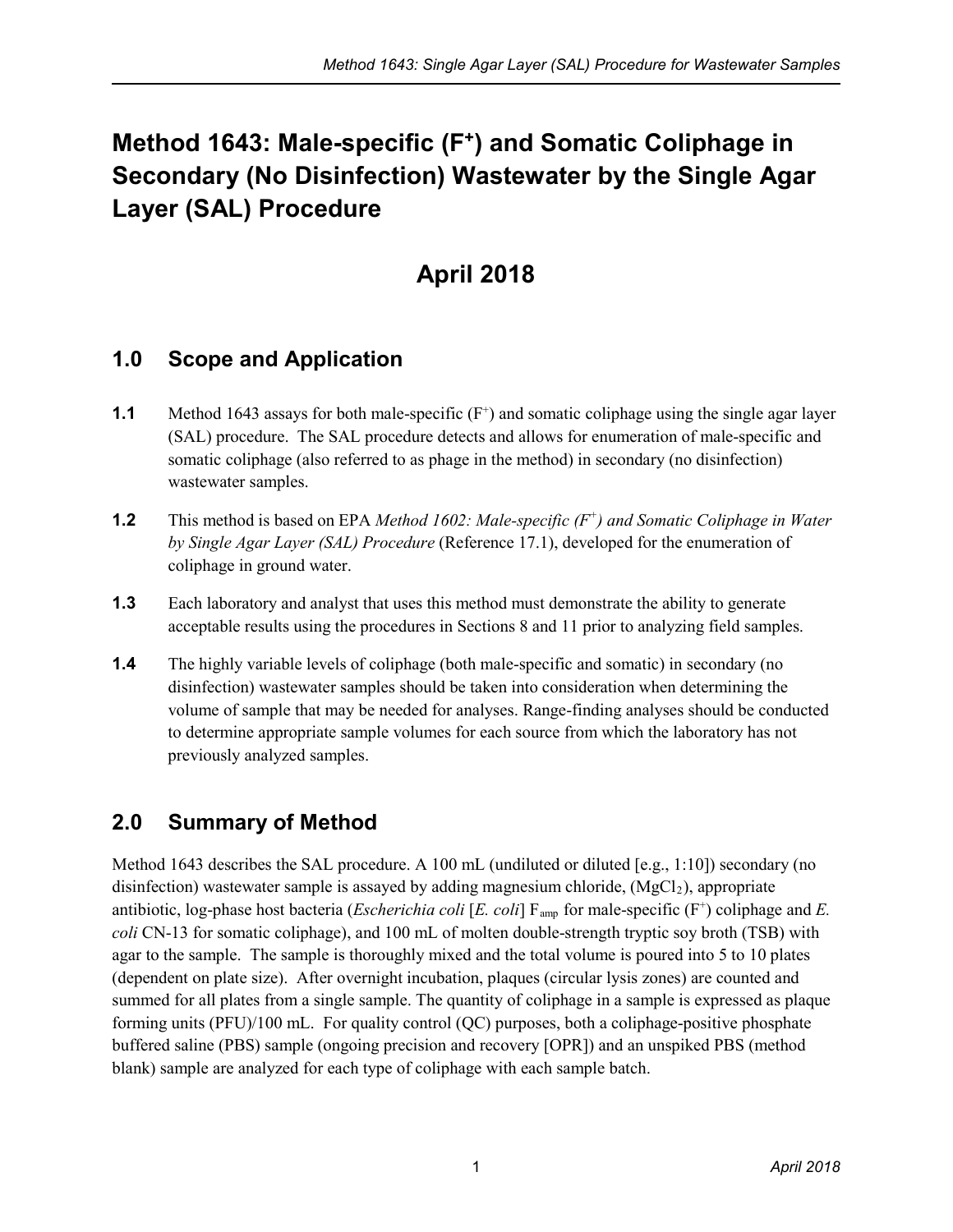# <span id="page-6-0"></span>**3.0 Acronyms, Abbreviations and Definitions**

### **3.1 Acronyms and Abbreviations**

| <b>ASTM</b>                      | American Society for Testing and Materials     |
|----------------------------------|------------------------------------------------|
| $\rm ^{\circ}C$                  | Degrees Celsius                                |
| DAL                              | Double agar layer                              |
| <b>DNA</b>                       | Deoxyribonucleic acid                          |
| <b>EPA</b>                       | U. S. Environmental Protection Agency          |
| $F^+$                            | Male-specific coliphage                        |
| g                                | Gram                                           |
| lb                               | Pound                                          |
| <b>IPR</b>                       | Initial precision and recovery                 |
| $K_2HPO_4$                       | Dipotassium phosphate                          |
| L                                | Liter                                          |
| M                                | Molar                                          |
| MgCl <sub>2</sub>                | Magnesium chloride                             |
| $MgCl_2 \bullet 6H_2O$           | Magnesium chloride hexahydrate                 |
| mL                               | Milliliter                                     |
| <b>MLV</b>                       | Multi-laboratory validation                    |
| mm                               | Millimeter                                     |
| MS                               | Matrix spike                                   |
| MS <sub>2</sub>                  | F <sup>+</sup> RNA group I coliphage           |
| <b>MSDS</b>                      | Material Safety Data Sheet                     |
| Na <sub>2</sub> HPO <sub>4</sub> | Disodium phosphate                             |
| NaH <sub>2</sub> PO <sub>4</sub> | Monosodium phosphate                           |
| <b>NIST</b>                      | National Institute of Standards and Technology |
| nm                               | Nanometer                                      |
| OD                               | Optical density                                |
| <b>OPR</b>                       | Ongoing precision and recovery                 |
| <b>PBS</b>                       | Phosphate buffered saline                      |
| PFU                              | Plaque forming unit                            |
| psi                              | Pounds per square inch                         |
| QA                               | Quality assurance                              |
| QC                               | Quality control                                |
| <b>RNA</b>                       | Ribonucleic acid                               |
| RSD                              | Relative standard deviation                    |
| rpm                              | Revolutions per minute                         |
| <b>SAL</b>                       | Single agar layer                              |
| strep/amp                        | Streptomycin/ampicillin                        |
| <b>TNTC</b>                      | Too numerous to count                          |
| <b>TSB</b>                       | Tryptic soy broth                              |
| μL                               | Microliter                                     |
| μm                               | Micrometer                                     |
| Х                                | times                                          |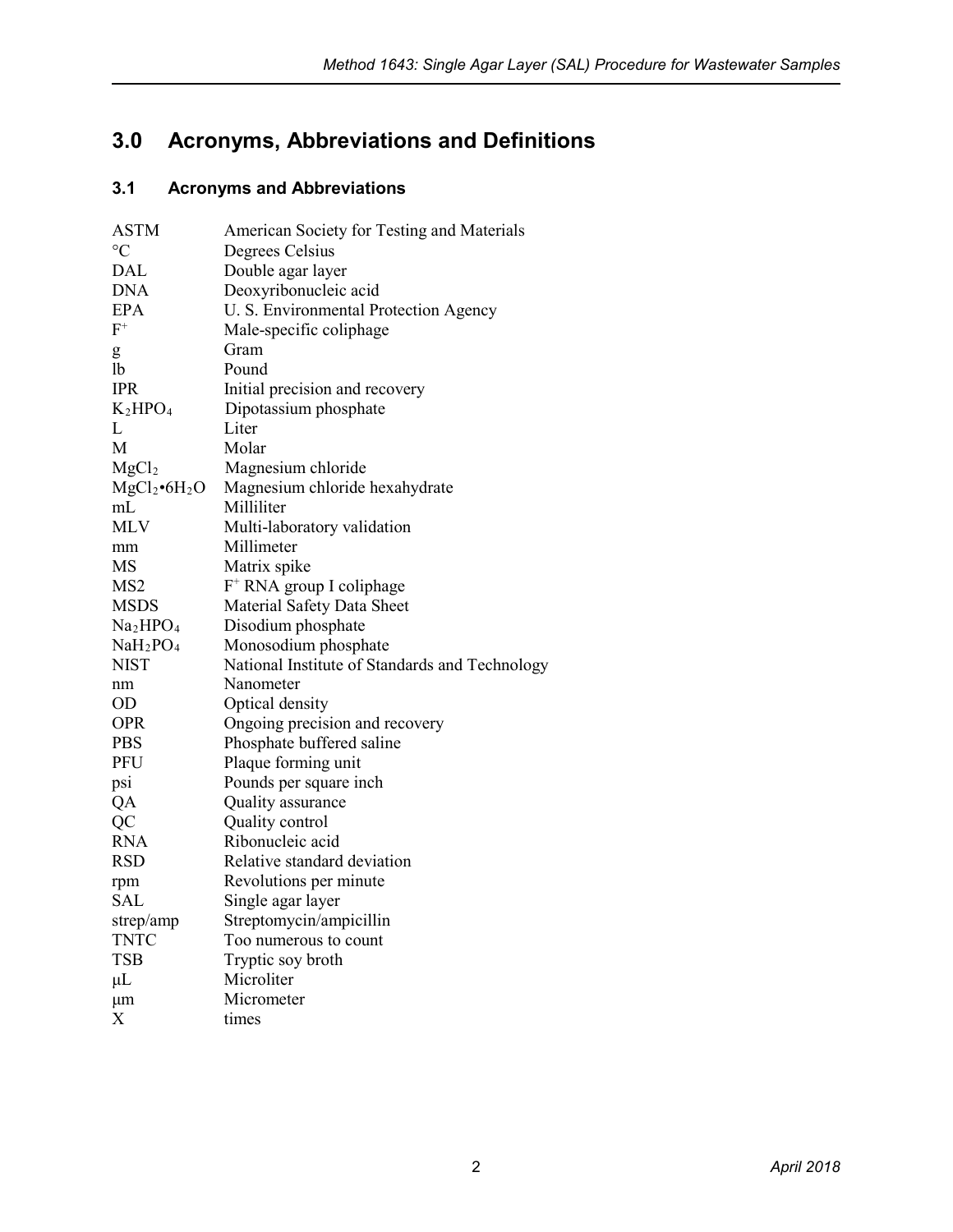### **3.2 Definitions**

- **3.2.1** Coliphages are a group of viruses (bacteriophages) that infect *E. coli* and are indicators of fecal contamination. This method is capable of detecting two types of coliphages: malespecific  $(F^+)$  and somatic.
- **3.2.2** F-factor is the fertility factor in certain strains of *E. coli*. It is a plasmid that, when present, codes for the formation of a pilus termed the F-pilus. This F-pilus allows for transfer of nucleic acid from one bacterium to another.
- **3.2.3** Male-specific coliphages (F<sup>+</sup>) are ribonucleic acid (RNA) or deoxyribonucleic acid (DNA) viruses that infect via the F-pilus of male strains of *E. coli*.
- **3.2.4** MS2 is a strain of  $F^+$  RNA (group I) coliphage.
- **3.2.5** Somatic coliphages are DNA viruses that infect host cells via the outer cell membrane.

### <span id="page-7-0"></span>**4.0 Interferences**

High background levels of microorganisms may prevent the host bacteria from producing a confluent lawn of growth. In addition, high background (ambient) phage levels could result in plates that are too numerous to count (TNTC).

# <span id="page-7-1"></span>**5.0 Safety**

- **5.1** The analyst/technician must know and observe the normal safety procedures required in a microbiology and/or molecular biology laboratory while preparing, using, and disposing of cultures, reagents, and materials, and while operating sterilization equipment. The laboratory must follow all regulations regarding proper disposal of contaminated materials.
- **5.2** This method does not address all of the safety issues associated with its use. It is the responsibility of the laboratory to establish appropriate safety and health practices prior to use of this method. A reference file of material safety data sheets (MSDSs) should be available to all personnel involved in Method 1643 analyses.
- **5.3** Mouth-pipetting is prohibited.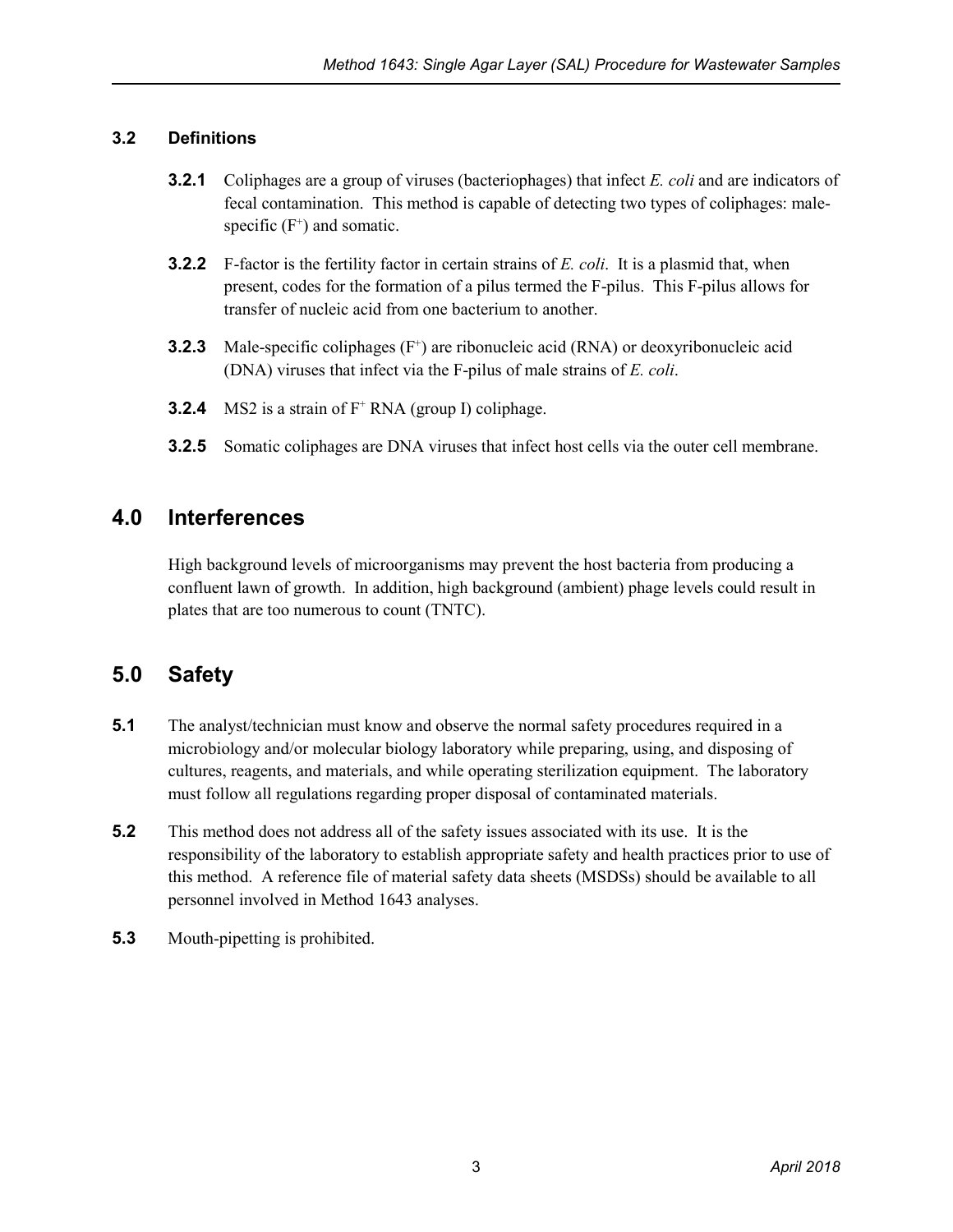# <span id="page-8-0"></span>**6.0 Equipment and Supplies**

### **6.1 Equipment**

- **6.1.1** Autoclave, capable of achieving and maintaining 121<sup>o</sup>C (15 lb pressure per square inch [psi]) for a minimum of 15 minutes
- **6.1.2** Balance, capable of accuracy to 0.01 g
- **6.1.3** Refrigerator, 4°C
- **6.1.4** Freezer, -20°C or -80°C
- **6.1.5** Incubator, capable of maintaining  $36^{\circ}\text{C} \pm 1.0^{\circ}\text{C}$
- **6.1.6** Shaker incubator, capable of  $36^{\circ}\text{C} \pm 1.0^{\circ}\text{C}$  and 100 to 150 revolutions per minute (rpm), Thermo Scientific MaxQ™ 6000, or equivalent, or a shaker, Labnet Orbit™ 1900, or equivalent
- **6.1.7** Water bath, capable of maintaining  $36^{\circ}\text{C} \pm 1.0^{\circ}\text{C}$  and  $45^{\circ}\text{C} 46^{\circ}\text{C}$
- **6.1.8** Visible wavelength spectrophotometer, capable of measuring at 595 nm
- **6.1.9** Stir plate, Fisher 14-493-120SQ, or equivalent
- **6.1.10** pH meter
- **6.1.11** Vortex mixer, Vortex Genie, or equivalent
- **6.1.12** Light box, VWR 89131-472, or equivalent or a Ouebec Colony Counter, VWR 23610-157, or equivalent

### **6.2 Supplies**

- **6.2.1** Test tubes, sterile, screw cap, borosilicate glass,  $16 \times 125$  mm or  $16 \times 150$  mm
- **6.2.2** Test tube rack
- **6.2.3** Pipets, sterile, T.D. bacteriological or Mohr, disposable glass or plastic, of appropriate volume
- **6.2.4** Inoculation loops − Nichrome or platinum wire, disposable, sterile plastic loops, at least 3 mm in diameter or 10 μL volume
- **6.2.5** Burner, Alcohol or Bunsen
- **6.2.6** Petri dishes, sterile, plastic or glass,  $100 \times 15$  mm or  $150 \times 15$  mm with loose fitting lids
- **6.2.7** Beakers, 800 mL, 2 L and 4 L, sterile, polypropylene, glass, or polycarbonate
- **6.2.8** Erlenmeyer flasks, sterile, 250 − 500 mL, 1 L, and 2 L
- **6.2.9** Graduated cylinders, sterile, 100 mL, 250 mL, and 1 L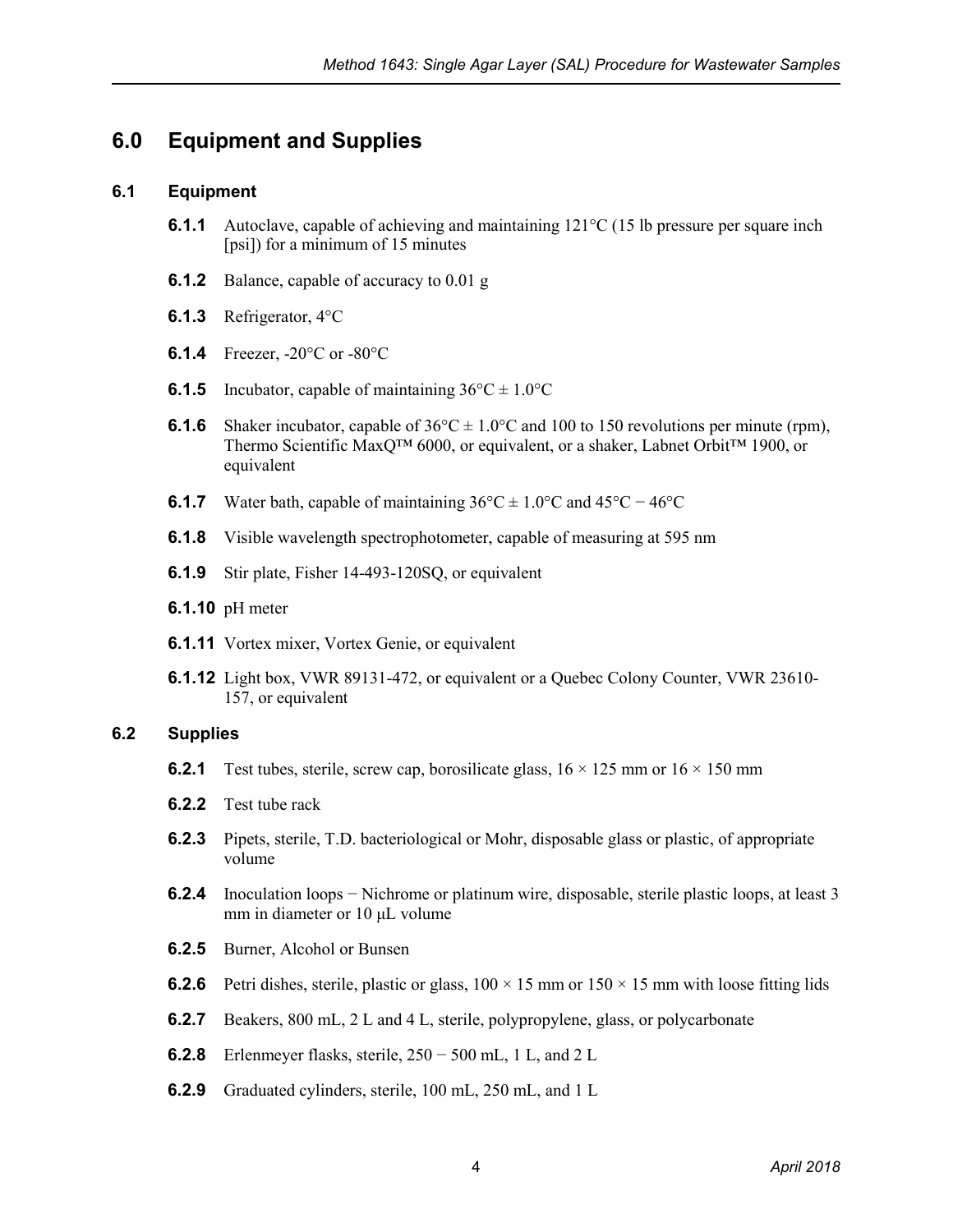- **6.2.10** Freezer vials, sterile, 5 mL screw cap
- **6.2.11** Stir bars, Fisher 14-513-51, or equivalent
- **6.2.12** Disposable powder-free gloves
- **6.2.13** Sterile, cotton-tipped applicators
- **6.2.14** Disposable powder-free gloves
- **6.2.15** Cuvettes
- **6.2.16** Shaker flasks, fluted Erlenmeyer, 125 mL with slip cap or sterile plug, Fisher 09-552-33, or equivalent
- **6.2.17** Thermometers, 0°C to 100°C
- **6.2.18** Flask weights, VWR 29700-004, or equivalent
- **6.2.19** Lint-free tissues, KimWipes, or equivalent
- **6.2.20** Weigh boats
- **6.2.21** 0.22-μm, sterile, membrane filtration units
- **6.2.22** Filter flasks

### <span id="page-9-0"></span>**7.0 Reagents and Standards**

### **7.1 General reagents**

- **7.1.1** Reagent-grade water should conform to Specification D 1193, *Annual Book of ASTM Standards* (Reference 17.2).
- **7.1.2** Stock magnesium chloride (MgCl<sub>2</sub> [80X, 4M]) Add 814 g of MgCl<sub>2</sub>•6H<sub>2</sub>O to 300 mL reagent-grade water. Stir to dissolve. Bring to a final volume of 1 L, and mix thoroughly. Autoclave at 121°C (15 psi) for 15 minutes.
- **7.1.3** Glycerol − Sigma-Aldrich G6279, or equivalent. Autoclave at 121<sup>°</sup>C (15 psi) for 15 minutes. Remove promptly to avoid scorching. Store at room temperature.
- **7.1.4** Household bleach
- **7.1.5** Ethanol − 70% or greater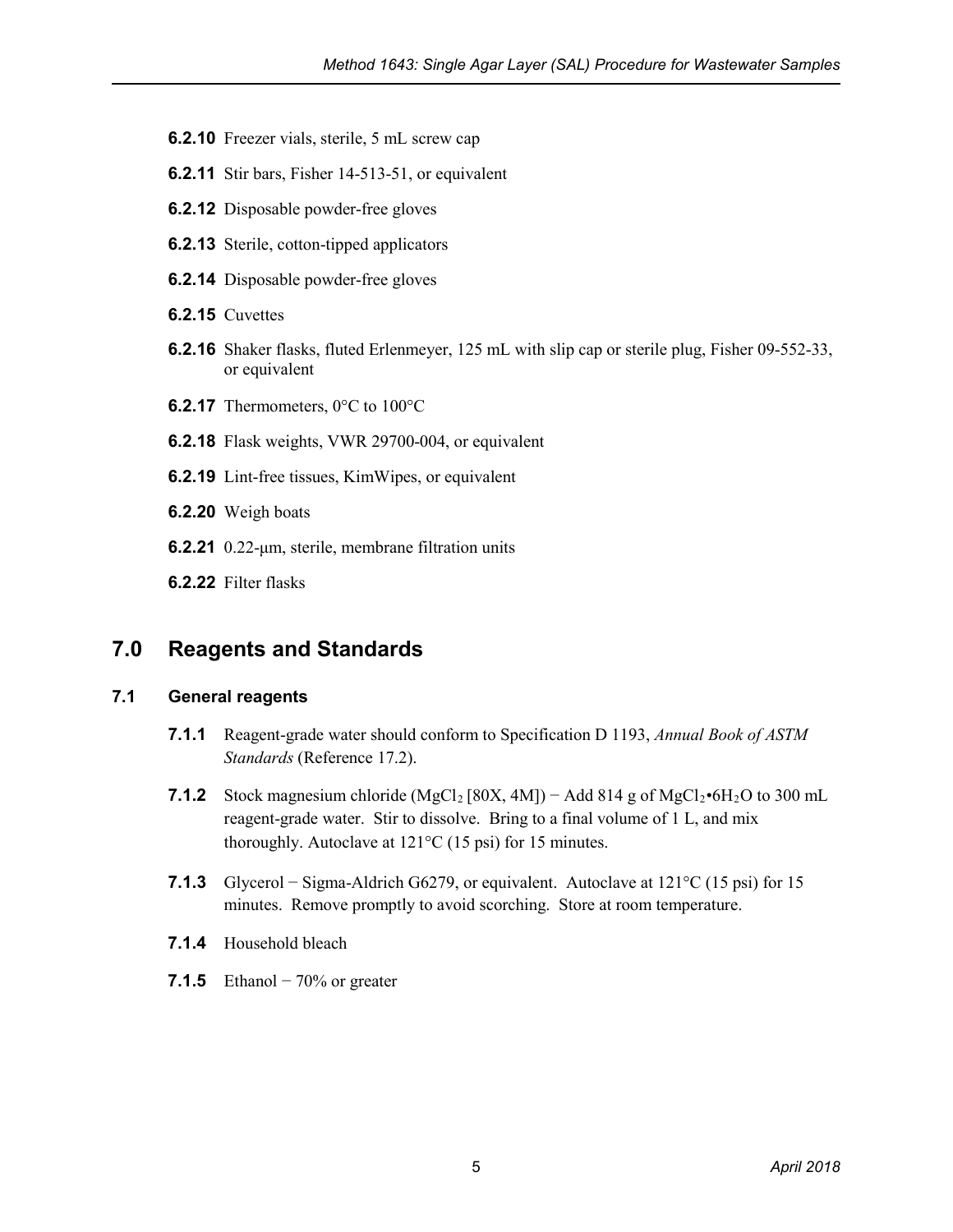### **7.2 Antibiotic stocks**

*Antibiotics must always be added after the medium has been autoclaved and cooled.*

*Stock nalidixic acid is added to all growth media for E. coli CN-13. Stock streptomycin/ampicillin is added to all growth media for E. coli Famp.*

**7.2.1** Stock nalidixic acid (nalidixic [*E. coli* CN-13]) *Note*: Nalidixic acid is considered toxic. Wear suitable protective clothing, gloves, and eye/face protection and use in a chemical fume hood.

Dissolve 1 g of nalidixic acid sodium salt (Sigma-Aldrich N4382, or equivalent) in 100 mL reagent-grade water. Filter sterilize the solution using a  $0.22 \mu m$  membrane filter assembly. Dispense 5 mL per 5 mL freezer vial, date vial, and store frozen at -20°C for up to one year. Thaw at room temperature or rapidly in a  $36^{\circ}C \pm 1.0^{\circ}C$  water bath. Mix solution thoroughly, prior to use.

**7.2.2** Stock streptomycin/ampicillin (strep/amp [*E. coli* Famp])

Dissolve 0.15 g of streptomycin sulfate (Sigma-Aldrich S6501, or equivalent) and 0.15 g of ampicillin sodium salt (Sigma-Aldrich A9518, or equivalent) in 100 mL of reagentgrade water, and mix thoroughly. Filter sterilize the solution using a 0.22 μm membrane filter assembly. Dispense 5 mL per 5 mL freezer vial, date vial, and store frozen at -20°C for up to one year. Thaw prior to use at room temperature or rapidly in a  $36^{\circ}C \pm 1.0^{\circ}C$ water bath. Mix solution thoroughly, prior to use.

### **7.3 Tryptic (or trypticase) Soy Broth (TSB) (BD™ 211825, or equivalent)**

**7.3.1** Composition:

| Tryptone                           | 17.0 $g$         |  |
|------------------------------------|------------------|--|
| Soytone                            | 3.0 g            |  |
| Dextrose                           | 2.5 g            |  |
| Sodium chloride                    | 5.0 g            |  |
| Dipotassium phosphate $(K_2HPO_4)$ | $2.5$ g          |  |
| Reagent-grade water                | $1.0 \mathrm{L}$ |  |

**7.3.2** Add reagents to 1 L of reagent-grade water, mix thoroughly, and heat to dissolve completely. Autoclave at  $121^{\circ}$ C (15 psi) for 15 minutes. Final pH should be  $7.3 \pm 0.2$ . *Note*: 9 mL volumes of TSB without antibiotics are used in Section 13.4, as a diluent for the coliphage spiking suspensions. Cool to  $48^{\circ}$ C  $\pm$  1.0°C prior to adding nalidixic or strep/amp.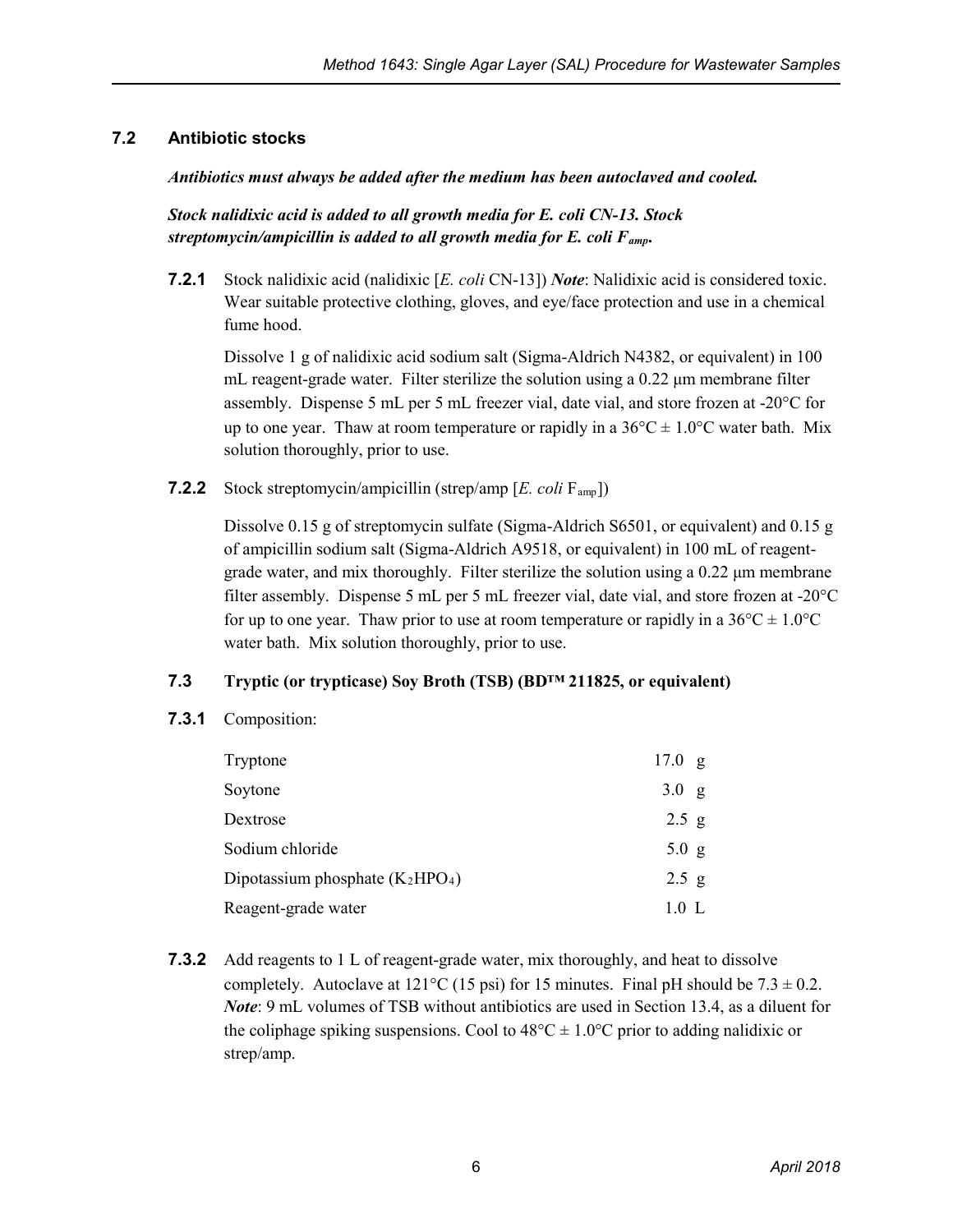- **7.3.2.1** TSB with nalidixic (*E. coli* CN-13): Aseptically add 10 mL of stock nalidixic (Section 7.2.1) to 1 L of autoclaved, cooled (48 $^{\circ}$ C  $\pm$  1.0 $^{\circ}$ C) TSB and mix. Aseptically dispense appropriate volumes (e.g., 25 mL) into screw cap bottles (Section 11.1.1.1).
- **7.3.2.2** TSB with strep/amp (*E. coli* F<sub>amp</sub>): Aseptically add 10 mL of stock strep/amp (Section 7.2.2) to 1 L of autoclaved, cooled (48 $^{\circ}$ C  $\pm$  1.0 $^{\circ}$ C) TSB and mix. Aseptically dispense appropriate volumes (e.g., 25 mL) into screw cap bottles (Section 11.1.1.3).

### **7.4 Phosphate Buffered Saline (PBS)**

**7.4.1** Composition:

| Monosodium phosphate $(NaH_2PO_4)$ | $0.58$ g |
|------------------------------------|----------|
| Disodium phosphate $(Na_2HPO_4)$   | 2.5g     |
| Sodium chloride                    | 8.5 g    |
| Reagent-grade water                | 10 L     |

**7.4.2** Dissolve reagents in 1 L of reagent-grade water in a flask and dispense appropriate volumes in screw cap bottles and autoclave at  $121^{\circ}$ C (15 lb psi) for 15 minutes. Final pH should be  $7.4 \pm 0.2$ .

### **7.5 Single Agar Layer (SAL) Media**

- **7.5.1** Double-strength TSB with agar (2X TSB with agar): Double all components of TSB (Section 7.3) except reagent-grade water and add **18 g** of agar per liter. While stirring, heat to dissolve agar. Autoclave at 121<sup>o</sup>C (15 lb psi) for 15 minutes. Cool to 48<sup>o</sup>C  $\pm$ 1.0°C and mix molten medium thoroughly to ensure even distribution. Medium may become darker after autoclaving, but this should not impact performance.
	- **7.5.1.1** 2X TSB with agar and nalidixic (*E. coli* CN-13): Aseptically add 20 mL of stock nalidixic (Section 7.2.1) to 1 L of autoclaved, cooled (48°C  $\pm$  1.0°C) 2X TSB with agar and mix to ensure even distribution. Keep molten at 45°C − 46°C in water bath until use. *Agar must be used on the day of preparation.*
	- **7.5.1.2** 2X TSB with agar and strep/amp (*E. coli*  $F_{\text{amp}}$ ): Aseptically add 20 mL of stock strep/amp (Section 7.2.2) to 1 L of autoclaved, cooled (48 $^{\circ}$ C  $\pm$  1.0 $^{\circ}$ C) 2X TSB with agar and mix to ensure even distribution. Keep molten at 45°C − 46°C in water bath until use. *Agar must be used on the day of preparation.*

### **7.6 Double Agar Layer (DAL) Media**

**7.6.1** Tryptic soy broth (TSB) with 1.5% agar − To be used in streak plates (Section 7.8.2.1) and as bottom layer of agar (Section 13.4.2.2) for the double agar layer (DAL) procedure. Prepare TSB (Section 7.3) and add **15 g** of agar per liter. While stirring,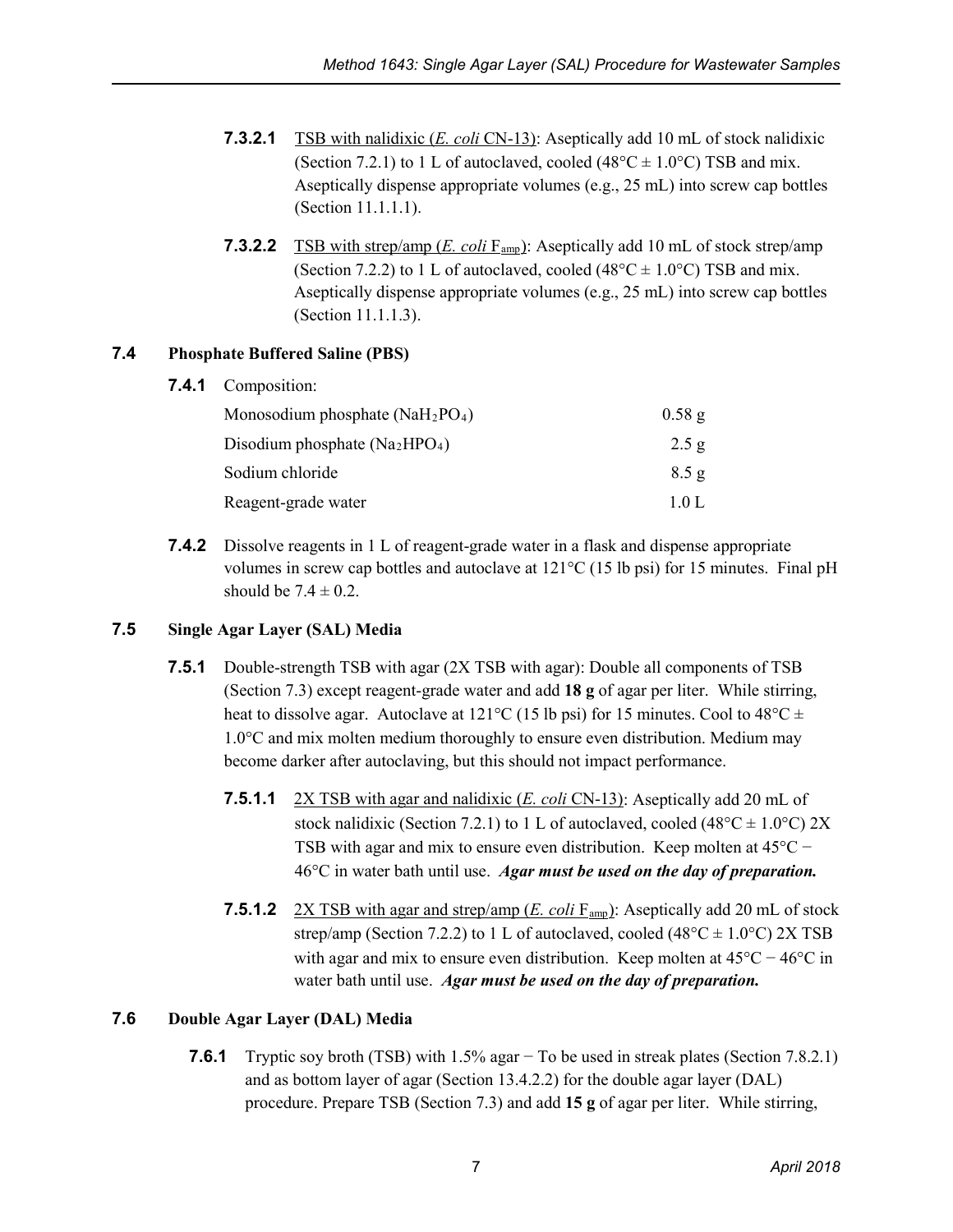heat to dissolve agar. Autoclave at 121°C (15 lb psi) for 15 minutes. Place medium in a water bath and cool to  $48^{\circ}$ C  $\pm$  1.0°C.

- **7.6.1.1** TSB with 1.5% agar and nalidixic (*E. coli* CN-13): Aseptically add 10 mL of stock nalidixic (Section 7.2.1) to 1 L of autoclaved, cooled (48 $^{\circ}$ C  $\pm$  1.0 $^{\circ}$ C) TSB with 1.5% agar and mix to ensure even distribution. Once cooled, aseptically dispense  $17 - 18$  mL per 100-mm plate. Allow to solidify with lids off in a laminar flow hood for several minutes prior to use. Plates may be stored at  $4^{\circ}C \pm 1^{\circ}C$  for up to two weeks.
- **7.6.1.2** TSB with 1.5% agar and strep/amp (*E. coli* F<sub>amp</sub>): Aseptically add 10 mL of stock strep/amp (Section 7.2.2) to 1 L of autoclaved, cooled  $(48^{\circ}C \pm 1.0^{\circ}C)$ TSB with 1.5% agar and mix to ensure even distribution. Once cooled, aseptically dispense  $17 - 18$  mL per 100-mm plate. Allow to solidify with lids off in a laminar flow hood for several minutes prior to use. Plates may be stored at  $4^{\circ}C \pm 1^{\circ}C$  for up to two weeks.
- **7.6.2** TSB with 0.7% agar: "Soft" agar for use as the top layer of agar (Section 13.4.2.1) for the DAL procedure. Prepare TSB (Section 7.3) and add **7 g** of agar per liter. While stirring, heat to dissolve agar. Autoclave at  $121^{\circ}C(15 \text{ lb psi})$  for 15 minutes. Place medium in a water bath and cool to  $48^{\circ}C \pm 1.0^{\circ}C$ .
	- **7.6.2.1** TSB with 0.7% agar and nalidixic (*E. coli* CN-13): Aseptically add 10 mL of stock nalidixic (Section 7.2.1) to 1 L of autoclaved, cooled (48 $^{\circ}$ C  $\pm$  1.0 $^{\circ}$ C) TSB with 0.7% agar and mix to ensure even distribution. Keep molten at 45°C − 46°C in water bath until use. Aseptically dispense 5 mL aliquots into sterile 16 × 125 mm tubes. *Agar must be used on the day of preparation.*
	- **7.6.2.2** TSB with 0.7% agar and strep/amp (*E. coli* F<sub>amp</sub>): Aseptically add 10 mL of stock strep/amp (Section 7.2.2) to 1 L of autoclaved, cooled (48 $^{\circ}$ C  $\pm$  1.0 $^{\circ}$ C) TSB with 0.7% agar and mix to ensure even distribution. Keep molten at 45°C − 46°C in water bath until use. Aseptically dispense 5 mL aliquots into sterile 16 × 125 mm tubes. *Agar must be used on the day of preparation.*

### **7.7 Coliphage Stocks**

- **7.7.1 Somatic stock coliphage (phi-X174 [ATCC® #13706-B1™])**
- **7.7.2 Male-specific stock coliphage (MS2 [ATCC® #15597-B1™])**
- **7.7.3 Procedure for Preparing Coliphage Stocks**
	- **7.7.3.1** Using a loopful of growth from an isolated colony on 1.5% TSA (working stocks [*E. coli* Famp ATCC® 700891™ and *E. coli* CN-13 ATCC® 700609™]), inoculate 2, 5 mL tubes of TSB (one per host) and incubate for 16 – 18 hours at  $36^{\circ}C \pm 1^{\circ}C$ .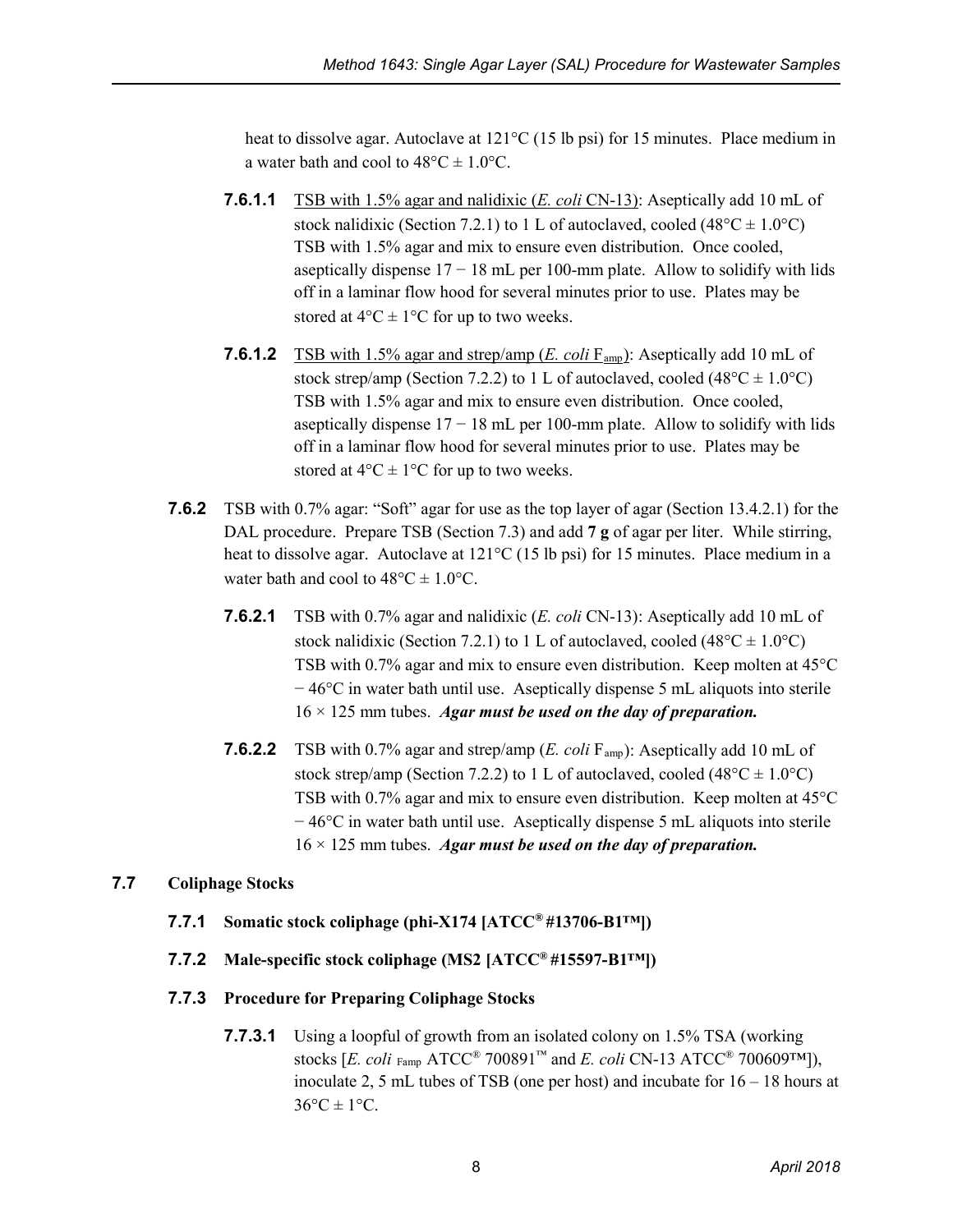- **7.7.3.2** After 16 18 hour incubation, transfer 1 mL of each culture to a tube/flask of (25 – 30 mL) of TSB with strep/amp or nalidixic, as appropriate. Incubate for 4 hours at  $36^{\circ}\text{C} \pm 1^{\circ}\text{C}$ , with gentle shaking. After the four hour incubation the host cultures should be in log phase.
- **7.7.3.3** Rehydrate stock cultures of MS2 (ATCC® 15597-B1™) and somatic coliphage  $(ATCC^{\circledR} 13706-B1<sup>TM</sup>)$  by adding 1 mL of TSB to each culture.
- **7.7.3.4** Add 1 mL of each of the rehydrated phage stocks to the appropriate log phase host and incubate at  $36^{\circ}C \pm 1^{\circ}C$ , with gentle shaking overnight.
- **7.7.3.5** After overnight incubation (16 24 hours), centrifuge suspensions at 3500  $\times$  g for 10 minutes to remove bacterial cell debris.
- **7.7.3.6** Filter supernatant through a 0.22  $\mu$ m filter. The resulting phage suspensions contain approximately  $1.0 \times 10^8$  plaque forming units (PFU) per mL.
- **7.7.3.7** Enumerate suspensions using the DAL procedure (Section 13.4).

### **7.8 Host Bacteria Stock Cultures**

### **7.8.1 Reference Bacterial Cultures**

- **7.8.1.1** *E. coli* CN-13 (somatic coliphage host [ATCC® #700609™]) − Nalidixic acidresistant mutant of *E. coli* C
- **7.8.1.2** *E. coli* F<sub>amp</sub> − *E. coli* HS (pF<sub>amp</sub>) R (male-specific coliphage host  $[ATCC^{\circledast}]$ #700891™])
- **7.8.2 Procedure for Preparing Host Bacteria Working Stock Cultures The laboratory** shall use reference bacterial cultures to establish pure frozen host stock cultures that are maintained by the laboratory. Working stocks are used as inoculum for overnight host bacteria stock cultures (Section 11.1.1).
	- **7.8.2.1** Establish pure frozen stock cultures by streaking host bacteria onto 1.5% TSB with agar plates with appropriate antibiotic (Section 7.6.1) to attain isolated colonies.
	- **7.8.2.2** Incubate inoculated plates overnight, pick an individual colony and inoculate aseptically into TSB with appropriate antibiotics (Section 7.3.2), and grow to log phase.
	- **7.8.2.3** Harvest broth by mixing sterile glycerol and TSB with log-phase host bacteria in a ratio of 1:4 in a 5-mL freezer vial. (Example: 200 μL sterile glycerol plus 800 μL log-phase host).
	- **7.8.2.4** Label with *E. coli* strain and date of harvest.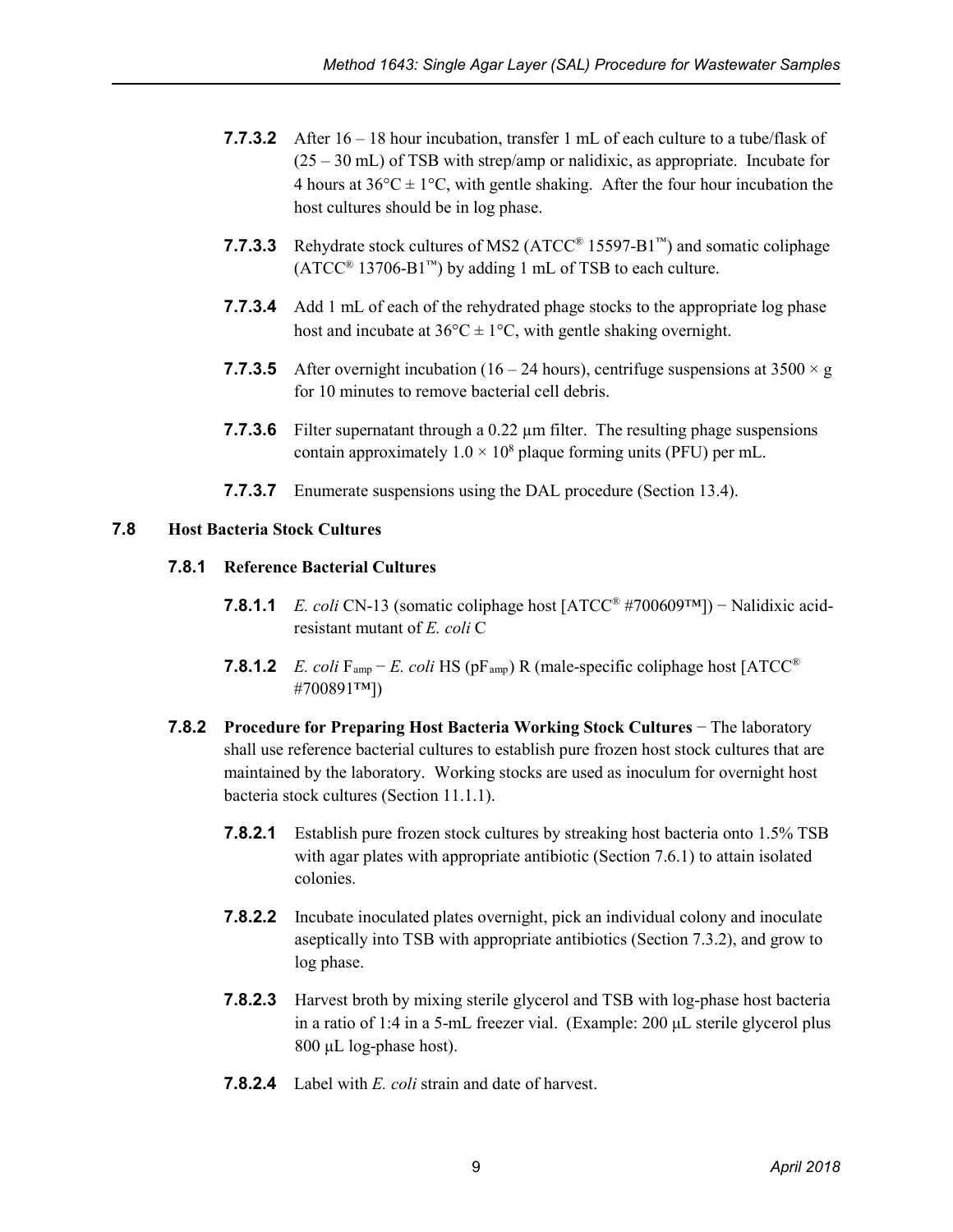- **7.8.2.5** Freeze host bacteria stock cultures at -80°C, if possible. Cultures can be frozen at -20°C if the laboratory does not have the capability to freeze samples at -80°C. Cultures frozen at -20°C must be maintained in a freezer that does not have a defrost cycle.
- **7.8.2.6** Host bacteria stored at -80°C may be retained for up to one year. If stored at -20°C, the host bacteria may be retained for up to two months.
- **7.8.2.7** Prior to analyses, thaw vials of the stock host cultures and store at  $\leq 10^{\circ}$ C for up to one week. These vials will serve as working stock cultures. *Note*: Inoculum from the refrigerated working stock bacterial host culture will reach log-phase more rapidly than inoculum from frozen stock cultures.

# <span id="page-14-0"></span>**8.0 Quality Control**

- **8.1** Each laboratory that uses Method 1643 is required to operate a formal quality assurance (OA) program that addresses and documents instrument and equipment maintenance and performance, reagent quality and performance, analyst training and certification, and records storage and retrieval. Additional recommendations for QA and QC procedures for microbiological laboratories are provided in Reference 17.3.
- **8.2** The minimum analytical QC requirements for the analysis of samples using Method 1643 include an initial demonstration of laboratory capability through performance of initial precision and recovery (IPR) analyses (Section 8.3), ongoing demonstration of laboratory capability through performance of ongoing precision and recovery (OPR) analysis (Section 8.4) and matrix spike (MS) analysis (Section 8.5), routine analysis of method blanks (Section 8.6), and media sterility checks (Section 8.7). For the IPR, OPR, and MS analyses, it is necessary to spike samples with laboratory-prepared spiking suspensions as described in Section 13.4.3.

*Note*: Recovery and relative percent difference are based on each laboratory's enumeration of the referee-prepared spiking suspensions using the DAL procedure (Section 13) and enumeration of the recovery by SAL during the multi-laboratory validation study. Using the SAL procedure to enumerate coliphage spiking suspensions may affect recoveries of somatic (phi-X174) and malespecific (MS2) coliphage and is being investigated.

- **8.3 Initial precision and recovery (IPR)** − IPR analyses are used to demonstrate acceptable method performance (recovery and precision) and should be performed by each laboratory before the method is used for monitoring field samples. EPA recommends, but does not require, that an IPR be performed by each analyst. IPR samples should be accompanied by an acceptable method blank (Section 8.6) and appropriate media sterility checks (Section 8.7). IPR analyses are performed as follows:
	- **8.3.1** Prepare four, 100 mL samples of PBS per phage type. Spike four samples with laboratory-prepared phi-X174 suspension and four samples with laboratory-prepared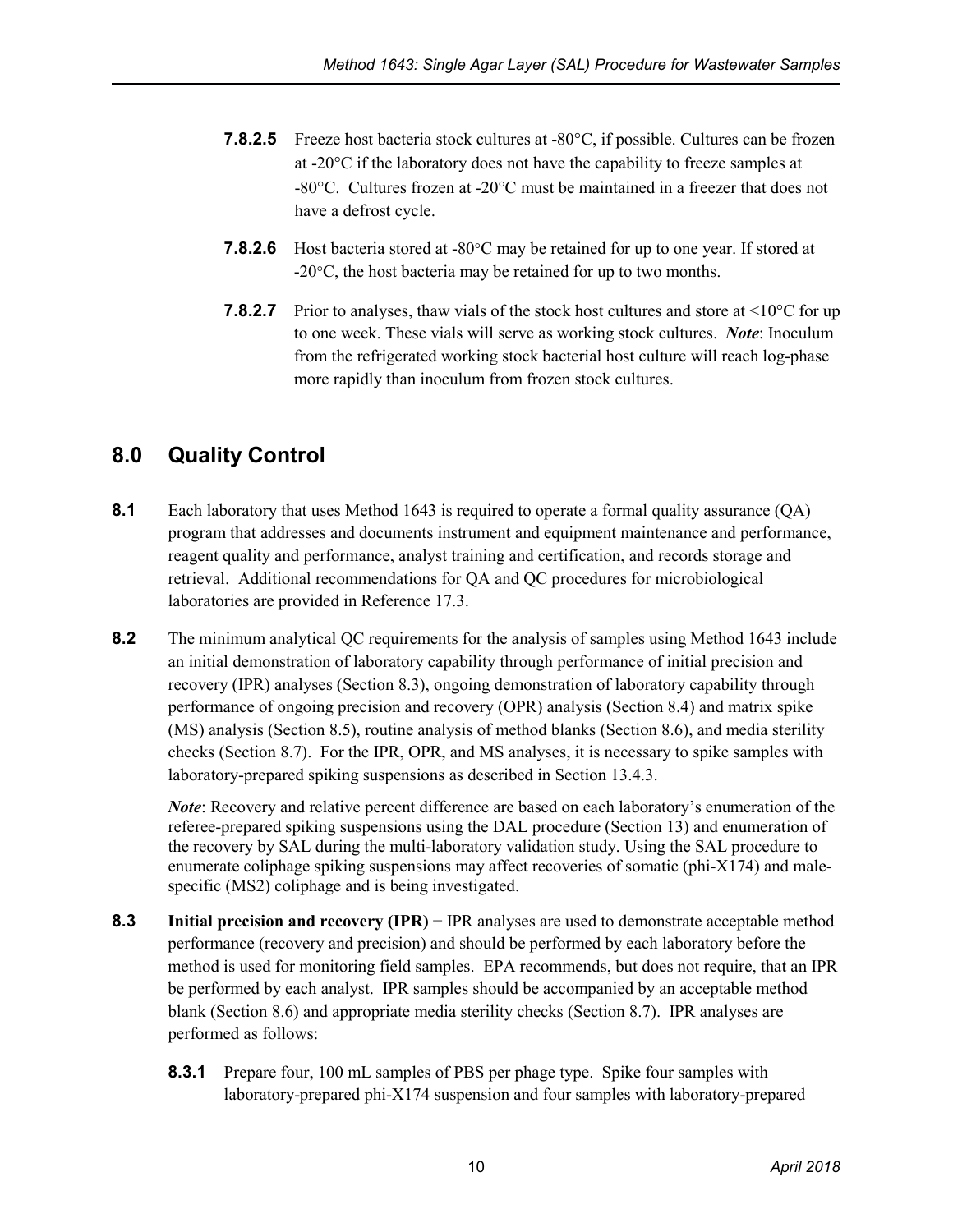MS2 coliphage suspension according to Section 13.4.3. Process each IPR sample according to the procedures in Section 11 and calculate the number of somatic and malespecific coliphage per sample (PFU/100 mL) according to Section 12.

- **8.3.2** Calculate the percent recovery (R) for each IPR sample using the appropriate equations in Section 13.5.
- **8.3.3** Using the percent recoveries of the four analyses per phage type, calculate the mean percent recovery and the relative standard deviation (RSD) of the recoveries. The RSD is the standard deviation divided by the mean, multiplied by 100.
- **8.3.4** Compare the mean recovery and RSD with the corresponding IPR criteria in **Table 1**. If the mean and RSD for recovery of phi-X174 and MS2 coliphage meet acceptance criteria, system performance is acceptable and analysis of field samples may begin. If the mean recovery or the RSD fall outside of the required range for recovery, system performance is unacceptable. In this event, identify the problem by evaluating each step of the analytical process, media, reagents, and controls; correct the problem and repeat IPR analyses.

| <b>Method</b> | <b>Phage</b>           | IPR $a$ Mean<br>Recovery (%) | IPR <sup>a</sup><br>RSD <sup>c</sup> (%) | OPR <sup>b</sup><br>Recovery (%) |
|---------------|------------------------|------------------------------|------------------------------------------|----------------------------------|
| Method 1643   | Somatic<br>(phi-X174)  | $139 - 278%$                 | 16%                                      | $134 - 283%$                     |
|               | Male-specific<br>(MS2) | $9 - 100\%$                  | 17%                                      | $9 - 100\%$                      |

**Table 1. Calculated IPR <sup>a</sup> and OPR <sup>b</sup> Acceptance Criteria**

<sup>a</sup> Initial precision and recovery

**b** Ongoing precision and recovery

<sup>c</sup> Relative standard deviation

- **8.4 Ongoing precision and recovery (OPR)** − To demonstrate ongoing control of the analytical system, the laboratory should routinely process and analyze reference matrix spike samples. At a minimum, the laboratory should analyze one OPR sample per phage type each week that samples are analyzed. OPR analysis is performed as follows:
	- **8.4.1** Prepare one, 100 mL reference matrix (PBS) sample per phage type as indicated in Section 8.3.1. Filter and process each OPR sample according to the procedures in Section 11 and calculate the number of somatic and male-specific coliphage per sample (PFU/100 mL) according to Section 12.
	- **8.4.2** Calculate the percent recovery (R) for each OPR sample using the appropriate equations in Section 13.5.
	- **8.4.3** Compare the OPR results (percent recovery) with the corresponding OPR recovery criteria in Table 1, above. If the OPR results meet the acceptance criteria for recovery,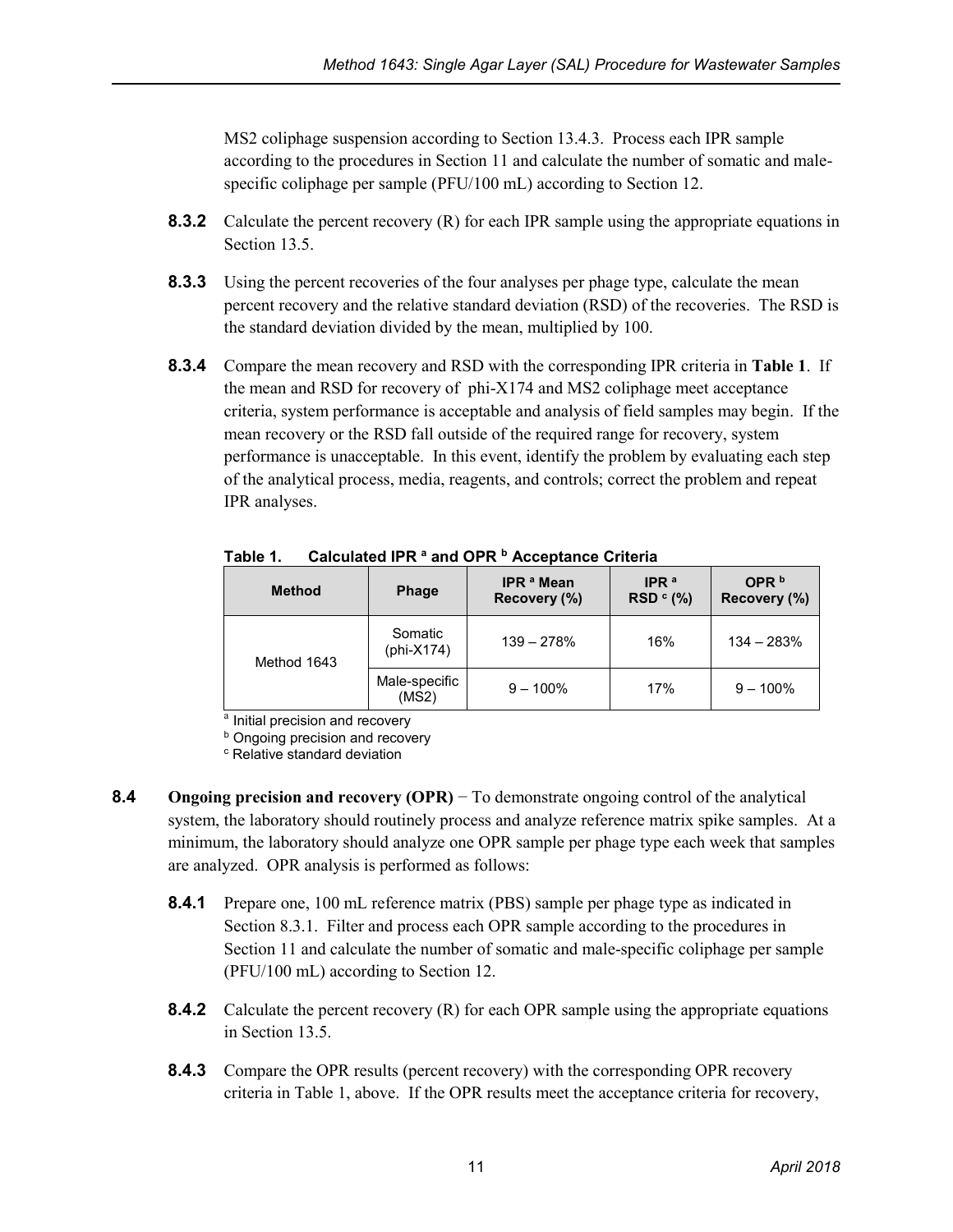method performance is acceptable and analysis of field samples may continue. If the OPR results fall outside of the acceptance criteria, system performance is unacceptable. In this event, identify the problem by evaluating each step of the analytical process, reagents, and controls; correct the problem and repeat OPR analyses.

- **8.4.4** As part of the laboratory QA program, results for OPR and IPR samples should be charted and updated records maintained in order to monitor ongoing method performance. The laboratory should also develop a statement of accuracy for Method 1643 by calculating the average percent recovery (R) and the standard deviation of the percent recovery ( $s_r$ ). Express the accuracy as a recovery interval from R -  $2s_r$  to R +  $2s_r$ .
- **8.5 Matrix spikes (MS)** − MS analyses are performed to determine the effect of a particular matrix on coliphage recoveries. The laboratory should analyze one MS sample when secondary (no disinfection) wastewater samples are first received from a source from which the laboratory has not previously analyzed samples. Subsequently, 5% of field samples (1 per 20) from a given source should include a MS sample. MS samples must be accompanied by the analysis of an unspiked field sample sequentially collected from the same sampling site or of another unspiked aliquot of the same field sample, an acceptable method blank (Section 8.6), and appropriate media sterility checks (Section 8.7). MS analysis is performed as follows:
	- **8.5.1** Prepare two, 100 mL field samples that were sequentially collected from the same site or different aliquots of the same field sample per phage type. Spike one of the samples with laboratory-prepared phi-X174 suspension and the other sample with laboratory-prepared MS2 coliphage suspension according to Section 13.4.3. The other two samples will remain unspiked. The unspiked samples will be analyzed to determine the background or ambient concentration of somatic and male-specific coliphage for calculating MS recoveries (Section 13.5). The spiked samples will serve as the MS samples.
	- **8.5.2** Calculate the percent recovery (R) for the MS samples using the appropriate equations in Section 13.5.
	- **8.5.3** Compare the MS results (percent recovery) with the appropriate method performance criteria in **Table 2**. If the MS recoveries meet the acceptance criteria, system performance is acceptable and analysis of field samples from this matrix may continue. If the MS recoveries are unacceptable and the OPR sample results associated with this batch of samples are acceptable, matrix interference may be causing the poor results. If the MS recoveries are unacceptable, all associated field data should be qualified.
	- **8.5.4** Acceptance criteria for MS recovery (Table 2) are based on data from spiked secondary (no disinfection) wastewater matrices and are not appropriate for use with other matrices (e.g., fresh water).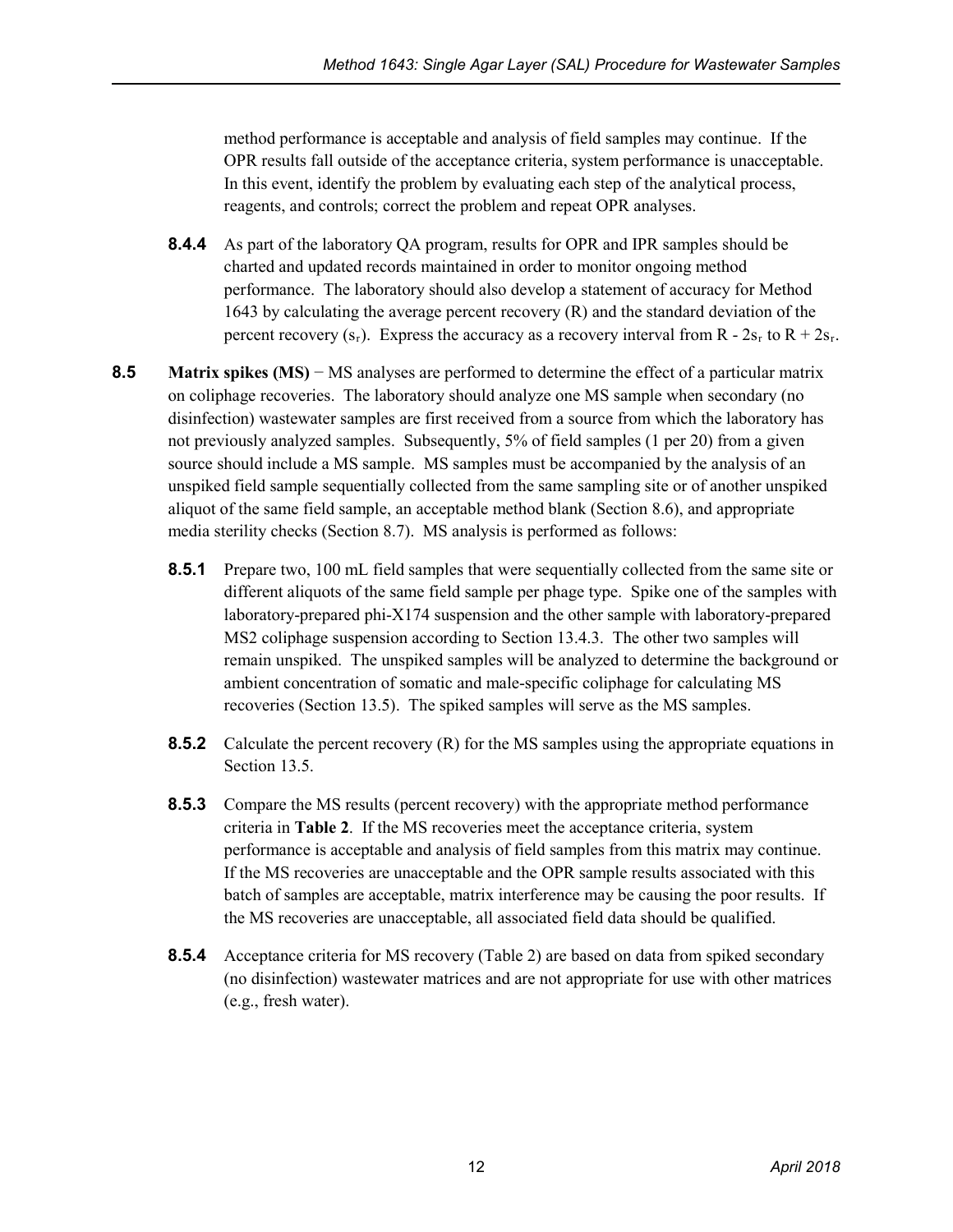| <b>Method</b> | <b>Matrix</b>                                                 | <b>Phage</b>           | MS/MSD <sup>a</sup><br>Recovery (%) | MS/MSD <sup>a</sup><br>RPD <sup>b</sup> |
|---------------|---------------------------------------------------------------|------------------------|-------------------------------------|-----------------------------------------|
| Method 1643   | <b>Wastewater Effluent</b><br>(secondary, no<br>disinfection) | Somatic<br>(Phi-X174)  | $7 - 385\%$                         | 51                                      |
|               |                                                               | Male-specific<br>(MS2) | Detect $-100\%$                     | 79                                      |

**Table 2. Matrix Spike Precision and Recovery Acceptance Criteria**

a Matrix spike/matrix spike duplicate

**b** Relative percent difference

- **8.5.5** Laboratories should record and maintain a control chart comparing MS recoveries for all matrices to batch-specific and cumulative OPR sample results analyzed using Method 1643. These comparisons should help laboratories recognize matrix effects on method recovery and may also help to recognize inconsistent or sporadic matrix effects from a particular source.
- **8.6 Method blank** − The laboratory should analyze a method blank (100 mL unspiked sterile PBS) to demonstrate freedom from contamination according to Section 11. On an ongoing basis, the laboratory should analyze a method blank every day that samples are analyzed.
- **8.7 Media sterility check** − The laboratory should test media sterility by incubating one unit (tube or plate) of each batch of medium at  $36^{\circ}\text{C} \pm 1.0^{\circ}\text{C}$  for 24 hours and observing for growth. Also, if media is stored in the refrigerator after sterilization, the media must be stored overnight at room temperature and all media with growth discarded.

# <span id="page-17-0"></span>**9.0 Calibration and Standardization**

- **9.1** Check temperatures in incubators and water baths twice daily with a minimum of 4 hours between each reading to ensure operation within stated limits.
- **9.2** Check temperatures in refrigerators and freezers daily to ensure operation within stated limits.
- **9.3** Check thermometers at least annually against a National Institute of Standards and Technology (NIST) certified thermometer or one that meets the requirements of NIST Monograph SP 250 - 23. Check columns for breaks.
- **9.4** The spectrophotometer should be calibrated each day of use using optical density (OD) calibration standards between  $0.01 - 0.5$ . Follow manufacturer instructions for calibration.
- **9.5** Use sterile TSB without antibiotics as a blank.
- **9.6** Micropipettors should be calibrated at a minimum annually, ideally monthly, and tested for accuracy on a weekly basis. Follow manufacturer instructions for calibration.
- **9.7** Calibrate pH meter prior to use, using standards of pH 4.0, 7.0, and 10.0. To calibrate, use the two standards that are nearest to the desired pH.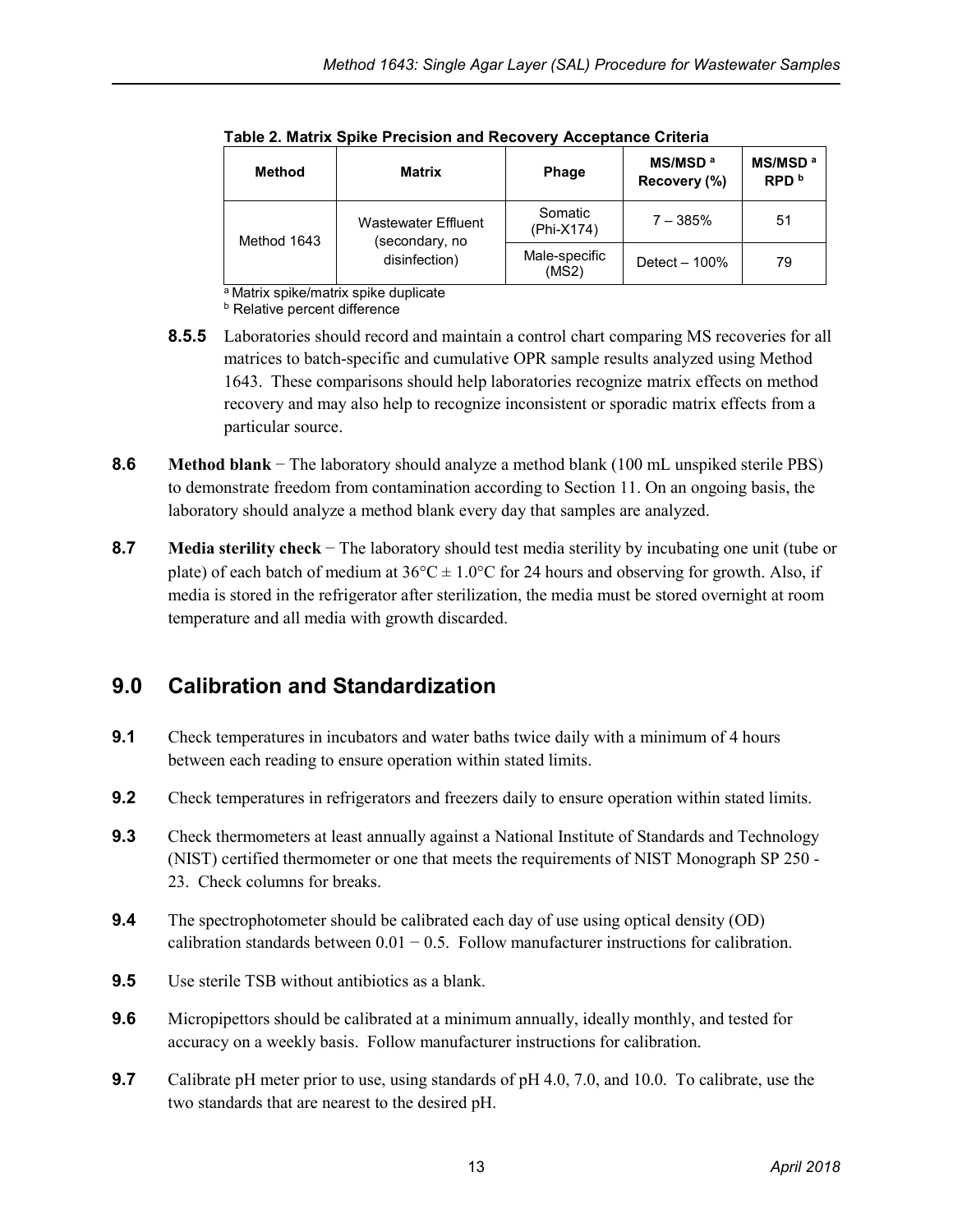**9.8** Calibrate balances annually using ASTM-certified Class 2 reference weights.

### <span id="page-18-0"></span>**10.0 Sample Collection, Preservation, and Storage**

Sampling procedures are briefly described below. Adherence to sample preservation procedures and holding time limits is critical to the production of valid data. Process and analyze samples as soon as possible after collection. Samples not collected according to these procedures should not be analyzed.

### **10.1 Sample Collection**

Collect a 500 mL grab bulk wastewater sample for the analyses of the two coliphage types (somatic and male-specific). For range-finding analyses collect a 100 mL grab sample. *Note*: Each wastewater treatment facility may have different sampling locations and sampling procedures (e.g., sampling port, bucket sampling) in place.

### **10.2 Storage Temperature and Handling Conditions**

Ice or refrigerate water samples at a temperature of <10°C during transit to the laboratory. Do not freeze the samples. Use insulated containers to assure proper maintenance of storage temperature. Ensure that sample containers (e.g., bottles, carboys) are tightly closed and are not totally immersed in water during transit. Sample holding times described in the appropriate regulation should be followed.

# <span id="page-18-1"></span>**11.0 Single Agar Layer (SAL) Procedure for Sample Analysis**

*(Procedures in Sections 11.2 and 11.4 are summarized in Section 18, SAL Flow Chart)*

### **11.1 Host Cultures**

#### **11.1.1 Propagation of overnight host bacteria stock cultures**

- **11.1.1.1** Dispense 25 mL of TSB with nalidixic acid (Section 7.3.2.1) into a sterile 125 mL shaker flask. Each culture flask of host bacteria should contain 25 − 30 mL of medium to ensure optimum growth conditions.
- **11.1.1.2** Aseptically inoculate the flask with a loopful of *E. coli* CN-13 from the working stock culture (Section 7.8.2).
- **11.1.1.3** Repeat Sections 11.1.1.1 and 11.1.1.2 using TSB with strep/amp as the medium (Section 7.3.2.2) and *E. coli*  $F_{\text{amp}}$  as the bacterial host.
- **11.1.1.4** Place a sterile slip cap or plug on the shaker flasks, label flasks, and secure in shaker.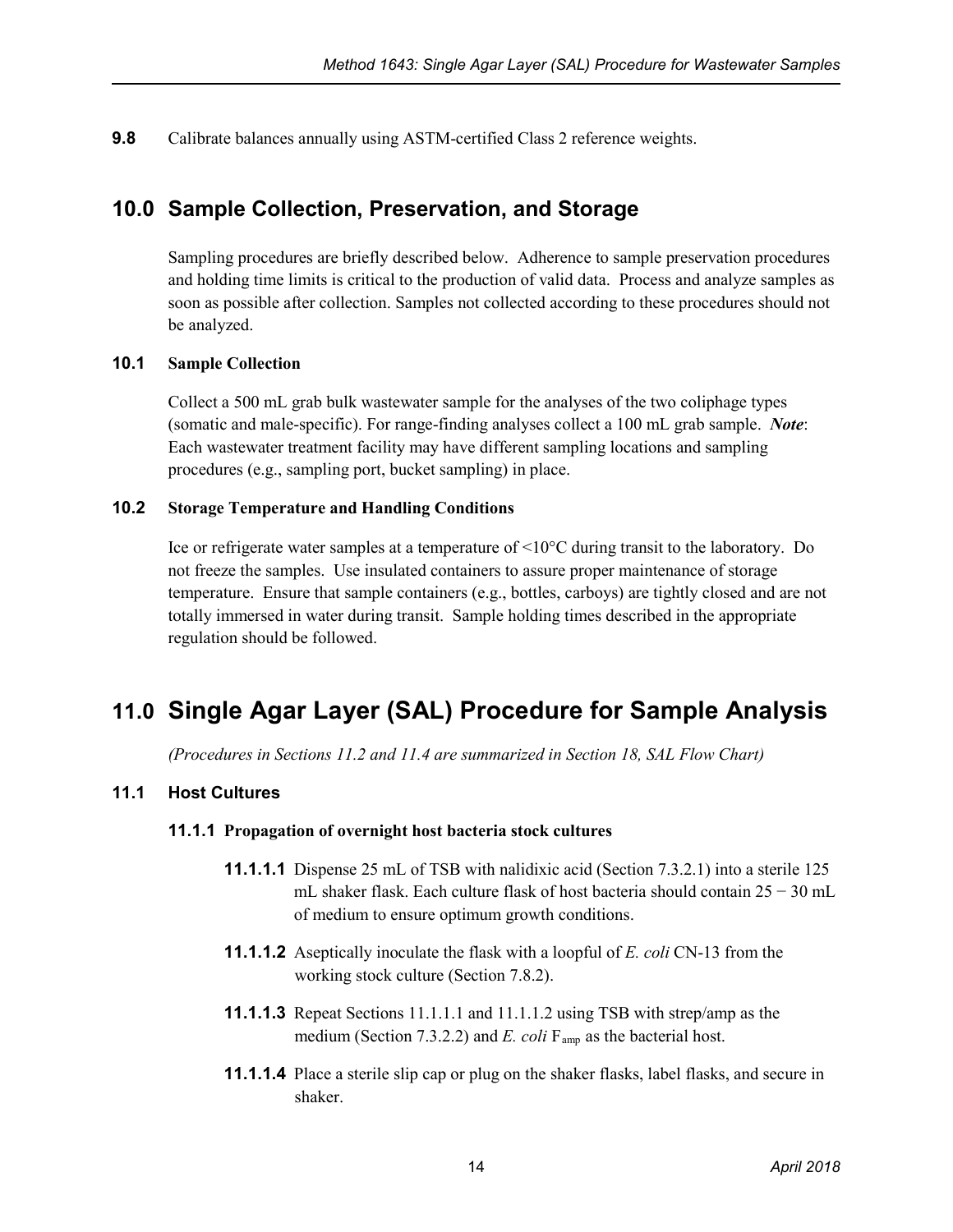- **11.1.1.5** Incubate at  $36^{\circ}\text{C} \pm 1.0^{\circ}\text{C}$  and set shaker to 100 to 150 rpm. Shake for  $16 18$ hours.
- **11.1.1.6** Chill on wet ice or at  $4^{\circ}C \pm 1^{\circ}C$  until ready to inoculate into TSB for the 4 hour log-phase cultures.

#### **11.1.2 Propagation of log-phase host bacteria stock cultures**

- **11.1.2.1** To a 125 mL shaker flask containing 25 mL of TSB with nalidixic acid (Section 7.3.2.1) add 0.1 to 1.0 mL of overnight *E. coli* CN-13 host culture (Section 11.1.1). Each culture flask of host bacteria should contain 25 to 30 mL of medium to ensure optimum growth conditions. Each 100 mL sample analyzed using the SAL procedure will require a 10 mL inoculum of log-phase host bacteria. As a result, several flasks of host bacteria may have to be prepared based on the number of samples and controls being run each day.
- **11.1.2.2** Repeat Section 11.1.2.1 using TSB with strep/amp (Section 7.3.2.2) as the medium and *E. coli* F<sub>amp</sub> as the host culture.
- **11.1.2.3** After inoculation, place a sterile slip-cap or plug on the shaker flasks and secure in shaker incubator.
- **11.1.2.4** Incubate at  $36^{\circ}\text{C} \pm 1.0^{\circ}\text{C}$  and 100 to 150 rpm for approximately 4 hours or until cultures are visibly turbid (cloudy), indicating log-phase growth.

*Note*: It is not necessary to take OD readings of the log-phase (4 hour) host culture unless there is concern that there is not sufficient growth (e.g., none or very little indication of turbidity in the flask). In most cases the log-phase culture will be visually turbid.

- **11.1.2.5** If cultures are not visibly turbid or turbidity is weak, aseptically remove 1 mL of culture from the flask, dispense into a cuvette (Section 6.2.14), and read absorbance at 520 nm. An absorbance reading between 0.1 and 0.5 OD units is an indication of log-phase growth. If proper OD has not been reached, place cultures back into shaker incubator and take readings every 30 minutes until an OD of between 0.1 and 0.5 is reached.
- **11.1.2.6** Chill on wet ice or at  $4^{\circ}C \pm 1^{\circ}C$  to slow replication until ready to add to the samples (Section 11.4). It is recommended that the log-phase cultures be used immediately (within 6 hours).

### **11.2 Preparation of media for testing**

*Note*: The use of commercially pre-prepared media is acceptable as long as testing demonstrates that method performance is equivalent.

**11.2.1** Prepare 100 mL of 2X TSB with agar and nalidixic acid for *E. coli* CN-13 as described in Section 7.5.1.1 for each sample analyzed for somatic coliphage.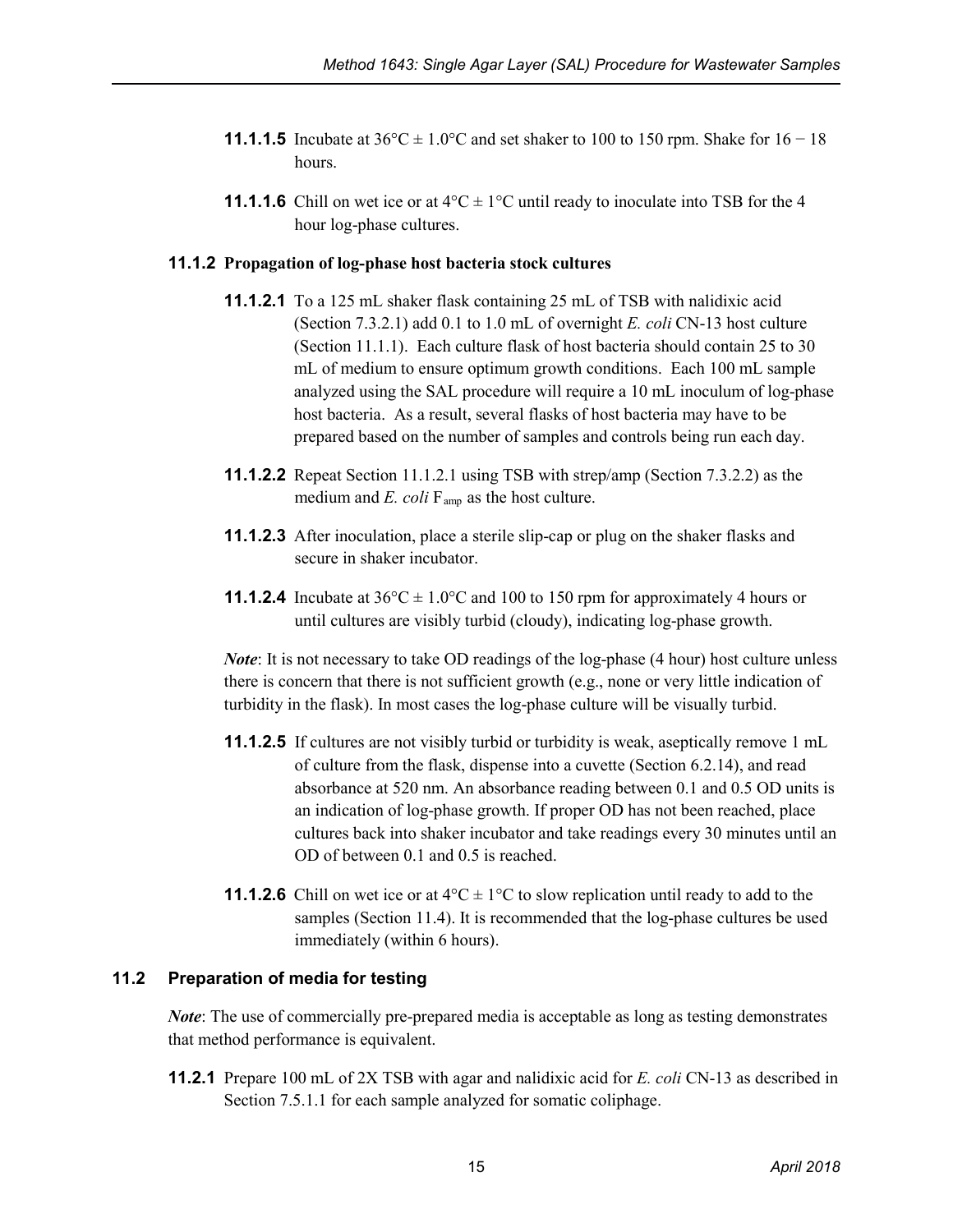- **11.2.2** Add the 100 mL of 2X TSB with agar and nalidixic acid to a sterile  $250 500$  mL Erlenmeyer flask for each sample analyzed for somatic coliphage and place in a 45°C − 46°C water bath to equilibrate. The liquid in the water bath must come up to the level of the media. To ensure that the flask does not tip-over in the water bath, the use of a flask weight is recommended.
- **11.2.3** Prepare 100 mL of 2X TSB with agar and strep/amp for *E. coli* F<sub>amp</sub> as described in Section 7.5.1.2 for each sample analyzed for male-specific coliphage.
- **11.2.4** Add the 100 mL of 2X TSB with agar and strep/amp to a sterile  $250 500$  mL Erlenmeyer flask for each sample analyzed for male-specific coliphage and place in a 45°C − 46°C water bath to equilibrate. The liquid in the water bath must come up to the level of the media. To ensure that the flask does not tip-over in the water bath, the use of a flask weight is recommended.

**11.2.5** Keep the agar molten between 45°C − 46°C until use in the SAL assay.

### **11.3 Range-finding (Optional)**

Range-finding analyses should be conducted when the laboratory receives wastewater samples from a treatment facility from which they have not previously analyzed samples. Range-finding results will help determine appropriate sample volumes (e.g., 100 mL, 10 mL).

- **11.3.1** Dispense two, 10 mL aliquots, from a 100 mL grab secondary (no disinfection) wastewater sample, into two sterile  $125 - 250$  mL bottles containing 90 mL of sterile PBS, these will serve as the unspiked 100 mL samples. *Note*: Depending on anticipated coliphage levels, smaller sample volumes (e.g., 1.0 mL, 0.1 mL) may need to be analyzed to obtain countable plates. When analyzing smaller volumes, the volume of PBS should be increased (e.g., 1.0 mL sample and 99 mL of PBS).
- **11.3.2** Analyze one unspiked sample for somatic coliphage and the other unspiked sample for male-specific coliphage according to Section 11.4.

### **11.4 Single Agar Layer (SAL)**

*Note*: This procedure requires five, 150-mm plates or ten, 100-mm plates per 100-mL sample.

**11.4.1** Assemble and label plates with bacterial host (*E. coli* CN-13 or *E. coli* F<sub>amp</sub>), date, and time.

*Note*: As a precaution against contamination, disinfect a work space near the water baths with a 1:10 dilution of household bleach or a 70% ethanol solution.

**11.4.2** Dispense two, 100-mL aliquots of each sample into separate, sterile, 250 − 500 mL Erlenmeyer flasks.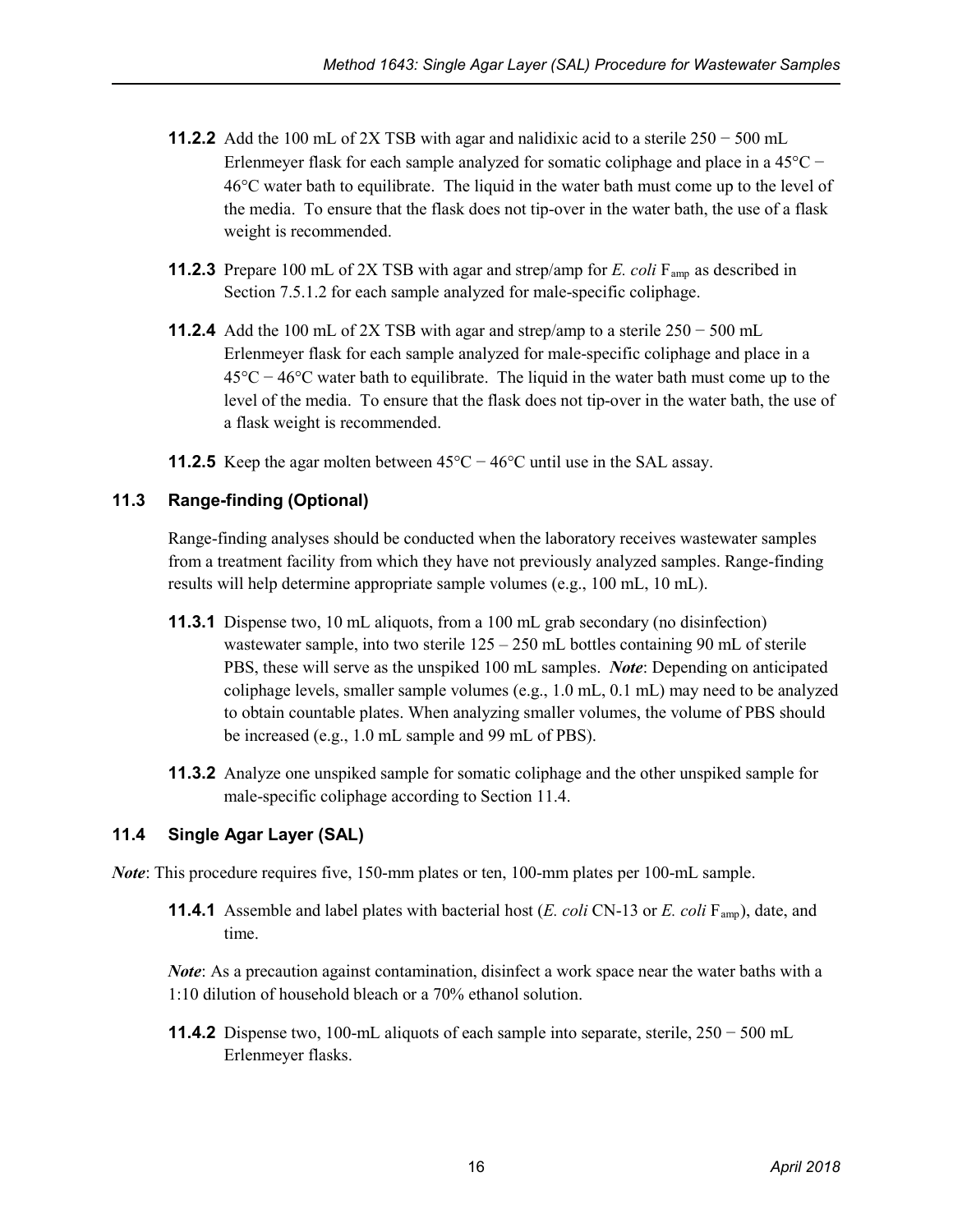- **11.4.3** Dispense 100 mL of reagent water into a 250 − 500 mL Erlenmeyer flask (this will be used to determine sample temperature changes in the following steps and will be referred to as the "temperature flask").
- **11.4.4** Add 0.5 mL of sterile stock  $MgCl_2$  (Section 7.1.2) to each sample flask except the temperature flask.
- **11.4.5** Place the flasks into the  $36^{\circ}\text{C} \pm 1.0^{\circ}\text{C}$  water bath for 5 minutes or until sample just reaches the water bath temperature according to the temperature flask.

*Note*: All components should be warmed before the assay to avoid solidification prior to pouring plates. The temperature must be monitored closely to ensure that coliphage are not inactivated and the agar does not solidify prematurely.

- **11.4.6** Add 10 mL of log-phase *E. coli* CN-13 (Section 11.1.2.6) to one sample.
- **11.4.7** Add 10 mL of log-phase *E. coli* F<sub>amp</sub> (Section 11.1.2.6) to the other sample.
- **11.4.8** Add an additional 10 mL of water to the temperature flask (110 mL total).
- **11.4.9** Immediately transfer temperature flask and flasks containing samples and log-phase bacteria to the 45°C − 46°C water bath. The approximate temperature of the samples should be determined by monitoring the temperature of the water in the temperature control flask. When water in the temperature control flask reaches  $43^{\circ}C \pm 1.0^{\circ}C$ , remove samples from the water bath and proceed to the next step immediately.

*Note*: During the SAL procedure, the sample and host bacteria should not remain in contact with each other for more than 10 minutes prior to plating. After plating, the agar must harden within 10 minutes. Increased contact time or agar-solidification time may result in replication of phages such that the initial phage concentration is overestimated. The entire plating procedure from combining sample with host to solidification of agar plates should not exceed 20 minutes.

- **11.4.10** Add the sample/*E. coli* CN-13 mixture (Section 11.4.9) to the 100 mL of 2X TSB with agar and nalidixic acid (Section 11.2.5) in the 45°C − 46°C water bath. Allow sample/*E. coli* CN-13 mixture to remain in contact with host for a minimum of three minutes before plating. Pour the contents into a series of Petri dishes at 20 mL per 100 mm-diameter dish or 40 mL per 150-mm-diameter dish.
- **11.4.11** Add the sample/*E. coli* F<sub>amp</sub> mixture (Section 11.4.9) to the 100 mL of 2X TSB with agar and strep/amp (Section 11.2.5) in the 45°C − 46°C water bath. Pour the contents into a series of Petri dishes at 20 mL per 100-mm-diameter dish or 40 mL per 150-mmdiameter dish.
- **11.4.12** Allow the agar to solidify, cover, invert, and incubate for  $16 24$  hours at  $36^{\circ}\text{C} \pm$ 1.0°C. *Note*: Plates should be dry before they are inverted, as condensation drops on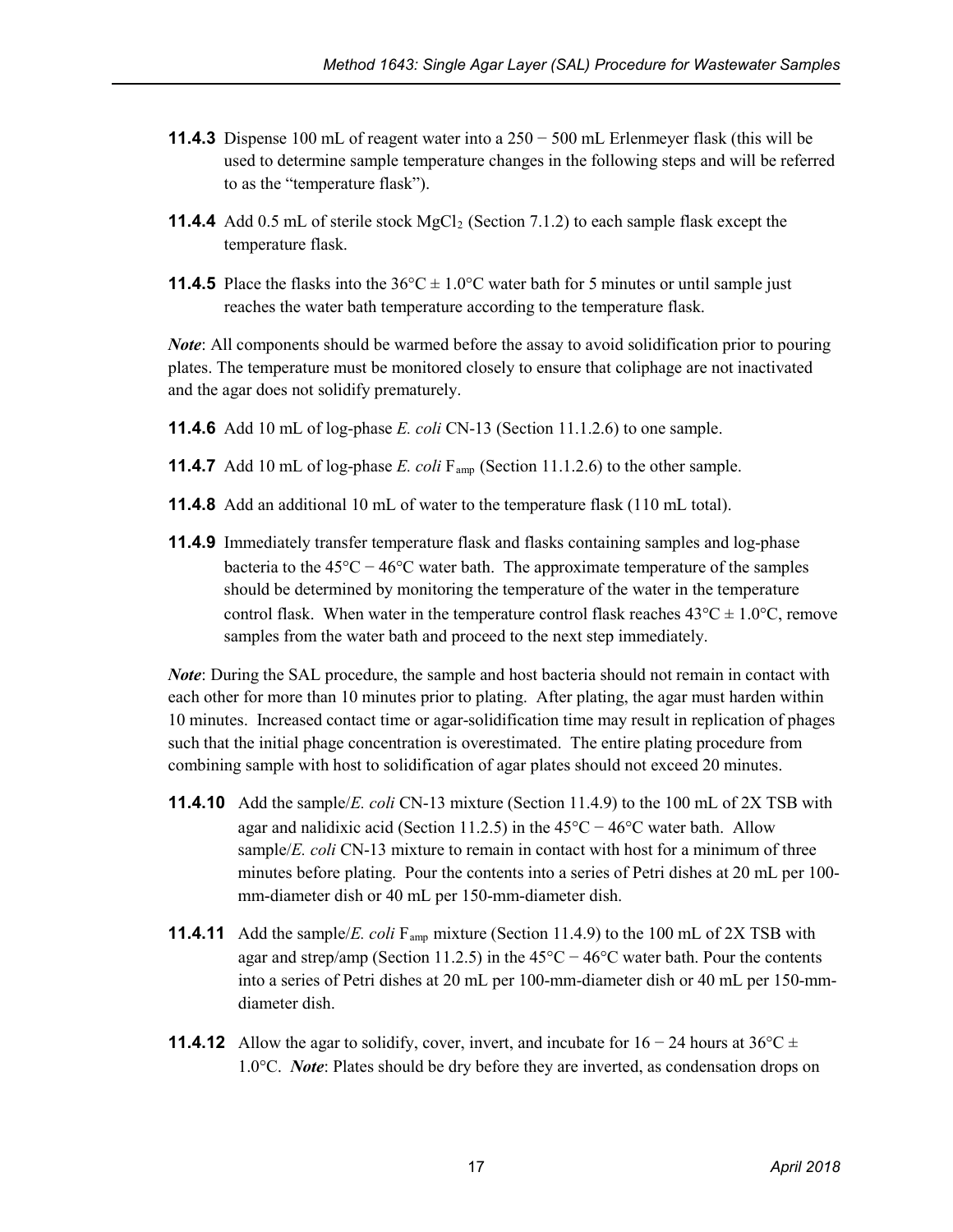the agar surface may appear to be plaques. When reading plates examine plaques closely.

**11.4.13** Circular zones of clearing (typically 1 to 10 mm in diameter) in lawn of host bacteria in SAL plates after 16 − 24 hours are considered to be plaques. See **Figures 1** and **2** for somatic and male-specific plaques, respectively. Count all plaques per plate series, record results, and calculate the number of somatic and male-specific phage per sample (PFU/100 mL) according to Section 12. *Note*: The use of a light box (Section 6.1.12) to evaluate sample results is recommended.



**Figure 1: Somatic Coliphage Plaques (CN-13)**

**Figure 2: Male-specific Coliphage Plaques (Famp)**

# <span id="page-22-0"></span>**12.0 Data Analysis and Calculations**

Use the following general rules to calculate the coliphage count per 100 mL of sample:

**12.1** For each sample, count the total number of plaques from all plates. If the plaques are not discrete, results should be recorded as "too numerous to count" (TNTC). The remaining sample should be diluted, as appropriate, and re-analyzed.

Coliphage / 100 mL =  $Plt_1 + Plt_2 + Plt_3 + Plt_4 + Plt_5$ 

**12.2** Report results as PFU per 100 mL of sample.

# <span id="page-22-1"></span>**13.0 Sample Spiking Procedure**

- **13.1** Method 1643 QC requirements (Section 8) include the preparation and analysis of spiked reference (PBS) and matrix samples in order to monitor initial and ongoing method performance. For the IPR (Section 8.3), OPR (Section 8.4), and MS (Section 8.5) analyses it is necessary to spike samples with laboratory-prepared spiking suspensions.
- **13.2** The DAL procedure (Section 18 DAL Flow Chart) is used to enumerate phi-X174 and MS2 coliphage stock and spiking suspensions.
- **13.3** Preparation of laboratory-prepared spiking suspension and host cultures.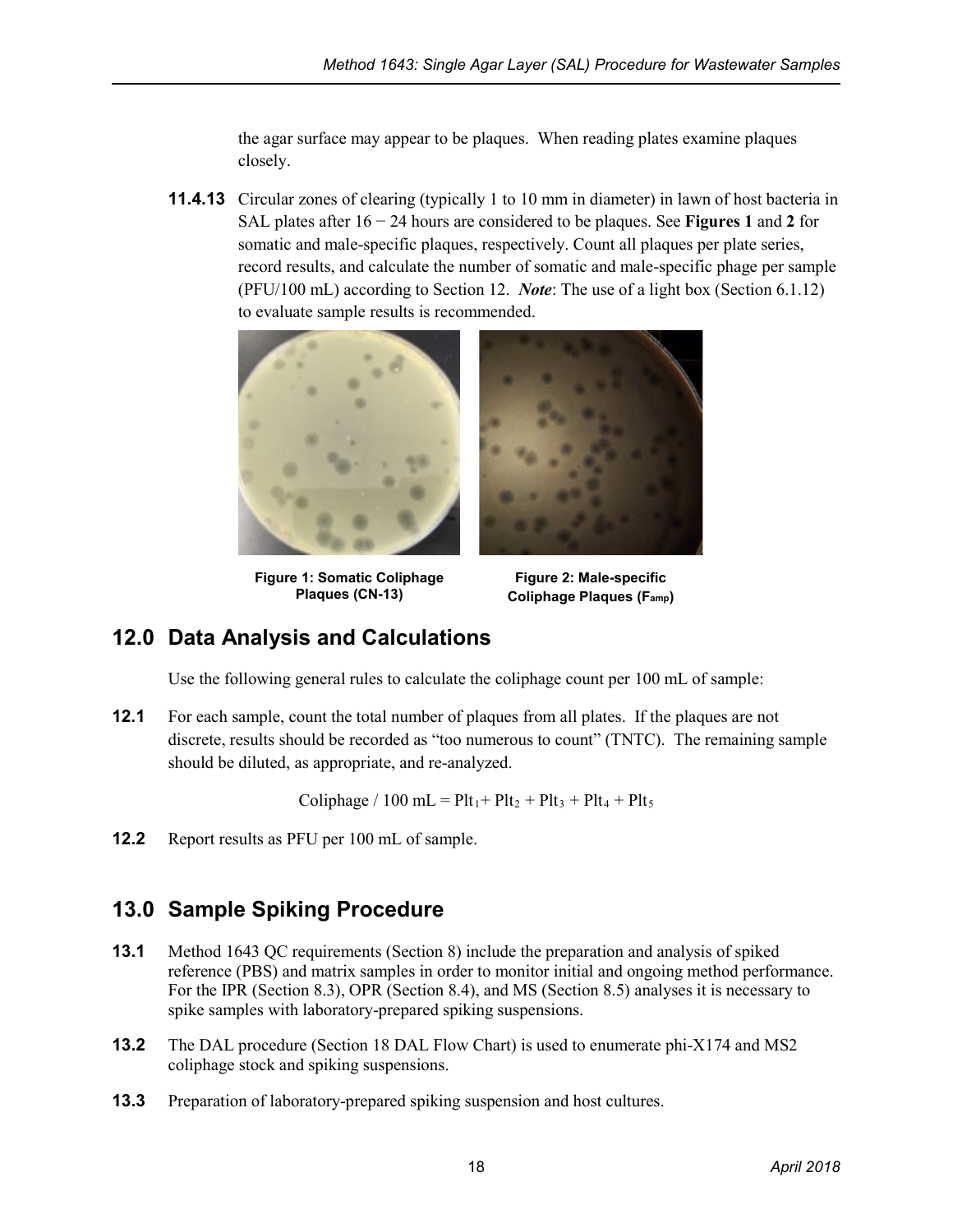**13.3.1** Use coliphage stocks prepared in Sections 7.7.1 (phi-X174) and 7.7.2 (MS2).

**13.3.2** Prepare overnight host bacteria stock cultures (Section 11.1.1).

**13.3.3** Prepare log-phase host bacteria stock cultures (Section 11.1.2) the day of enumeration.

### **13.4 Laboratory-Prepared Coliphage Spiking Suspension Enumeration and Sample Spiking**

Since the objective of spiking the sample is to establish percent recovery, it is necessary to determine the concentration of phi-X174 and MS2 phage in the laboratory-prepared undiluted spiking suspensions. This section provides instructions for spiking suspension enumeration and sample spiking.

*Please be sure to vortex the spiking suspensions in the steps below to ensure accurate sample spiking and spiking suspension enumeration. Note*: Additional dilutions may be necessary.

### **13.4.1** Dilute coliphage spiking suspensions

Perform 13.4.1.1 − 13.4.1.3 using the laboratory-prepared undiluted spiking suspension (Section 13.3.1).

- **13.4.1.1** Mix the undiluted spiking suspension by vortexing for five seconds on a medium-high setting (if available) or until thoroughly mixed. Use a sterile pipet to transfer 1.0 mL of the undiluted spiking suspension to 9 mL of sterile TSB without antibiotics (Section 7.3); cap and mix by vortexing. This is 0.1  $(10<sup>-1</sup>)$  mL of the original undiluted spiking suspension.
- **13.4.1.2** Mix the 0.1 (10<sup>-1</sup>) mL spiking suspension by vortexing for five seconds on a medium-high setting (if available) or until thoroughly mixed. Use a sterile pipet to transfer 1.0 mL of the  $0.1$  ( $10^{-1}$ ) mL spiking suspension to 9 mL of sterile TSB without antibiotics (Section 7.3); cap and mix by vortexing. This is  $0.01$  ( $10<sup>-2</sup>$ ) mL of the original undiluted spiking suspension.
- **13.4.1.3** Mix the  $0.01$  ( $10^{-2}$ ) mL spiking suspension by vortexing for five seconds on a medium-high setting (if available) or until thoroughly mixed. Use a sterile pipet to transfer 1.0 mL of the  $0.01$  ( $10^{-2}$ ) mL spiking suspension to 9 mL of sterile TSB without antibiotics (Section 7.3); cap and mix by vortexing. This is  $0.001$  ( $10<sup>3</sup>$ ) mL of the original undiluted spiking suspension.

### **13.4.2** Enumeration of Coliphage Spiking Suspensions

Eighteen tubes (9 per phage type) are necessary to enumerate the four dilutions in duplicate and 1 method blank (sterile TSB without antibiotics). Nine of the top agar tubes should contain nalidixic (Section 7.3.2.1) for growth of *E. coli* CN-13; the other nine should contain strep/amp (Section 7.3.2.2) for growth of *E. coli* F<sub>amp</sub>. *Note*: Laboratories are not permitted to modify or omit any aspects of the coliphage spiking suspension enumeration procedure. As a result, magnesium chloride must not be added to the sample or media.

**13.4.2.1** Prepare TSB with 0.7 % agar (Section 7.6.2) with appropriate antibiotics. Place the top agar tubes with antibiotics (Sections 7.6.2.1 and 7.6.2.2) in a 45°C −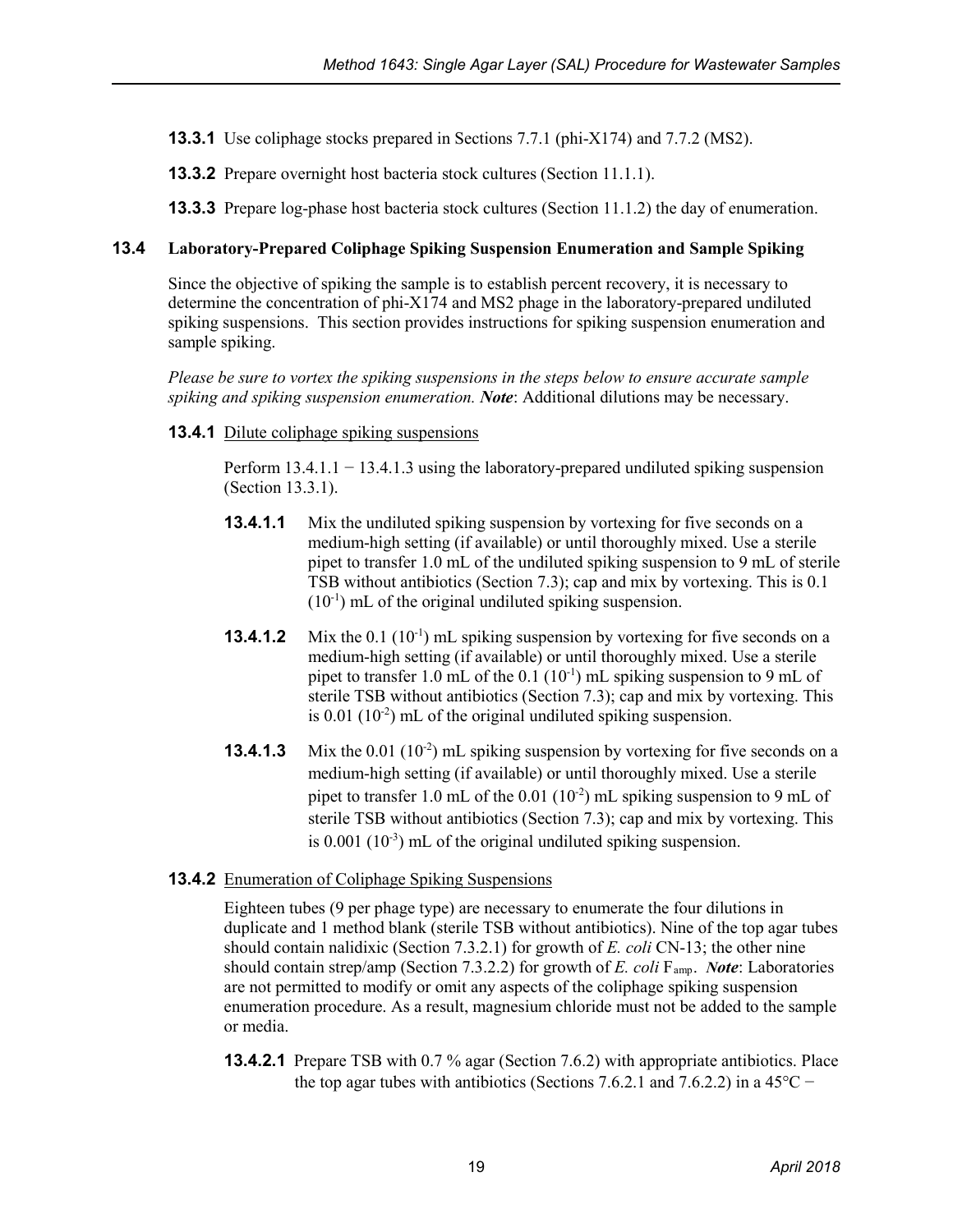46°C water bath. The top agar should remain molten in the water bath until ready for use.

- **13.4.2.2** Prepare TSB with 1.5% agar (Section 7.6.1) with appropriate antibiotics. Assemble 1.5% bottom agar plates with appropriate antibiotics and label so that the following information is identifiable: dilution of stock (e.g., 0.1, 0.01) or method blank; host (*E. coli* CN-13 or *E. coli* Famp); date; and time.
- **13.4.2.3** Addition of host and spiking suspension to 0.7% tubes.

*Note*: To ensure viability of bacterial host, do not add bacterial host and coliphage spiking suspension until ready to plate.

- **13.4.2.3.1** With the top agar tubes in the water bath, aseptically inoculate two top agar tubes containing strep/amp or nalidixic with 100 μL  $(0.1 \text{ mL})$  of log-phase *E. coli* CN-13 or *E. coli*  $F_{\text{amp}}$ , as appropriate.
- **13.4.2.3.2** Immediately add 500 μL (0.5 mL) of undiluted coliphage stock to each of the two tubes.
- **13.4.2.3.3** Mix the inoculum by rolling the tubes briefly in palm of hand.
- **13.4.2.3.4** Pour contents into the two bottom agar plates marked "undiluted" *E. coli* CN-13" or "undiluted *E. coli* F<sub>amp</sub>", as appropriate."
- **13.4.2.3.5** Repeat Sections 13.4.2.3.1 − 13.4.2.3.4 for each dilution (0.1, 0.01, and 0.001) and the method blanks for each phage type.
- **13.4.2.4** Let agar solidify, cover, invert plates and incubate at  $36^{\circ}\text{C} \pm 1.0^{\circ}\text{C}$  for  $16 24$ hours. *Note*: Plates should be dry before they are inverted, as condensation drops on the agar surface may appear to be plaques. When reading plates, examine plaques closely.
- **13.4.2.5** Circular zones of clearing (typically 1 to 10 mm in diameter) in the host lawn after 16 − 24 hours of incubation are plaques. Count the number of plaques on each plate. *Note*: The use of a light box (Section 6.1.12) to evaluate results is recommended.

### **13.4.3** Spike Samples

Use the enumerated (titered) spiking suspensions to spike samples. Spike the 100 mL samples (field and QC) with the appropriate dilution and volume of each titered stock (phi-X174 and MS2) to achieve a spike level of approximately 100 PFU of each phage type per 100 mL sample. *Note*: The volume and dilution will vary depending on the titer of the stock.

### **13.5 Calculation of Spiked Phage Percent Recovery**

The spiked phage (phi-X174 and MS2) percent recovery will be calculated as indicated in Sections 13.5.1 − 13.5.4, below. *Note*: The calculated numbers in the tables provided below have been rounded at the end of each step. The percent recovery may be slightly different if your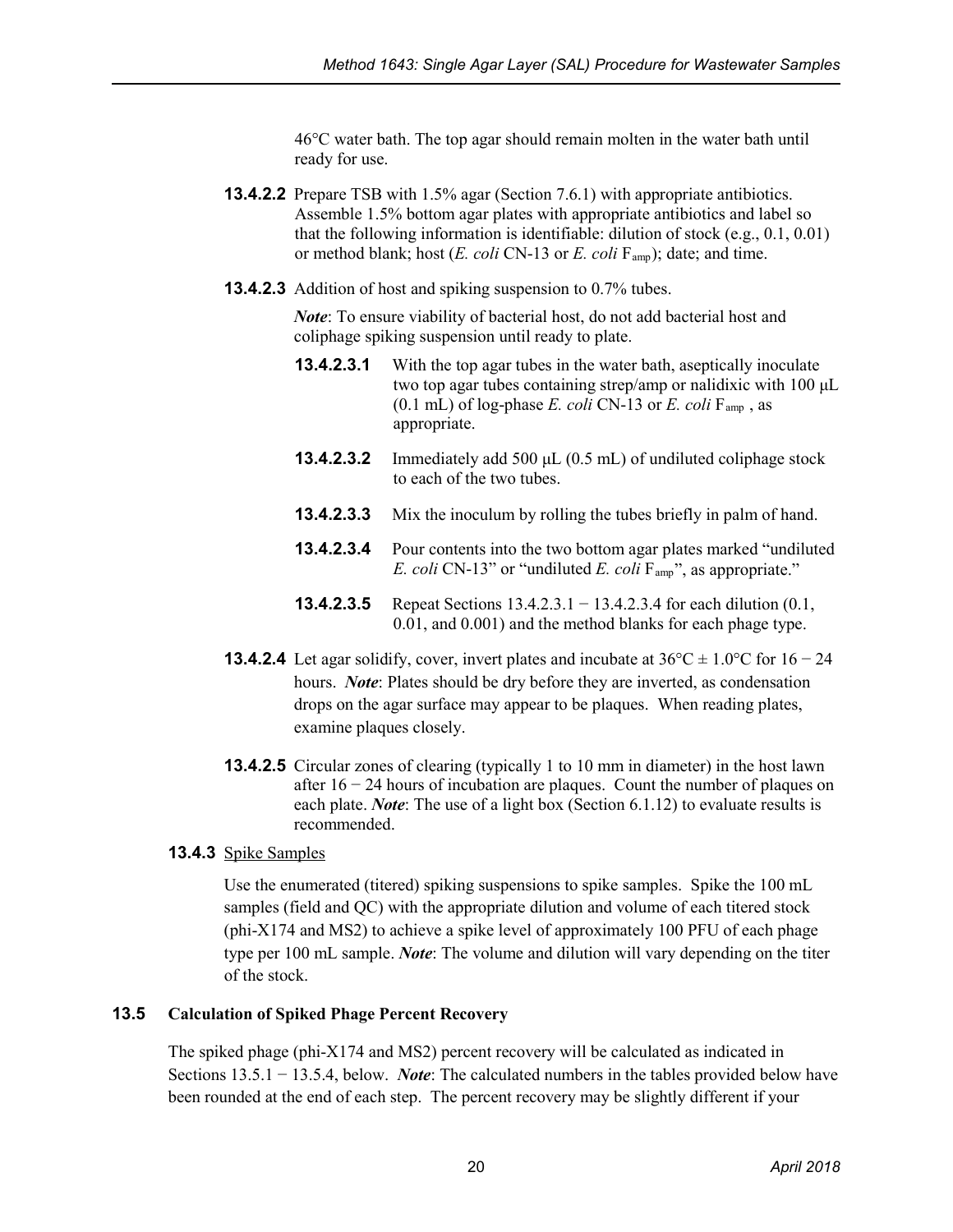laboratory recalculates the examples using a spreadsheet and rounds only after the final calculation (Section 13.5.5).

- **13.5.1** The titer of the undiluted coliphage spiking suspensions will be calculated using all DAL plates that yield plaque counts within the desired range of  $1 - 100$  PFU per plate for phi- $X174$  coliphage and  $1 - 300$  PFU per plate for MS2 coliphage. There may be occasions when the total number of plaques on a plate will be above the ideal range. If the count exceeds the upper range or if the plaques are not discrete, results should be recorded as TNTC.
- **13.5.2** For each coliphage type, sum the number of PFU from all dilutions with plaques (on either of the duplicate plates), excluding dilutions with all TNTC or all zeros.
- **13.5.3** Sum the undiluted sample volumes used to inoculate all replicate plates at all dilutions having useable counts (as defined above).
- **13.5.4** Divide the sum of PFU by the sum of the undiluted sample volume to obtain PFU/mL in the spiking suspension. An example calculation is provided in **Table 3**.
- **13.5.5** The equation for Sections 13.5.1 13.5.4 is as follows:

$$
\text{Phase } \text{Und spike} = (\text{PFU}_1 + \text{PFU}_2 \dots \text{PFU}_n) / (\text{V}_1 + \text{V}_2 \dots \text{V}_n)
$$

Where:

| Phage Und spike |         | $=$ Phage (PFU/mL) in undiluted spiking suspension                                                                                                                      |
|-----------------|---------|-------------------------------------------------------------------------------------------------------------------------------------------------------------------------|
| PFU             | $=$     | number of plaque forming units from plates yielding counts<br>within the ideal range of 1 to 100 (phi- $X174$ ) or 1 to 300 (MS2)                                       |
| V               | $=$ $-$ | volume of undiluted sample on each plate yielding counts within<br>the ideal range of in all plates with countable plaques 1 to 100<br>(phi- $X174$ ) or 1 to 300 (MS2) |
| n               |         | number of plates with counts within the ideal range                                                                                                                     |

**Table 3. Example Calculation of Phage Spiking Suspension Concentration**

|                  | PFU/plate (duplicate analyses) a |      | Phage PFU/mL in undiluted<br>spiking suspension |                                                                  |  |
|------------------|----------------------------------|------|-------------------------------------------------|------------------------------------------------------------------|--|
| <b>Undiluted</b> | 0.1                              | 0.01 | 0.001                                           | (Phage und spike)                                                |  |
| TNTC, TNTC       | 35.37                            | 0.3  | 0, 0                                            | $(35 + 37 + 3)/(0.05 + 0.05 + 0.005) = 75/0.105 =$<br>714 PFU/mL |  |

 $a = 0.5$  mL per dilution was enumerated per plate (e.g., 0.5 mL of the 0.1 [10<sup>-1</sup>] dilution is equal to 0.05 mL of the undiluted suspension)

#### **13.5.6 Calculation for preparing IPR, OPR, MS, and positive control spikes**

**13.5.6.1** Use a dilution of the coliphage spiking suspension that will result in a bulk spike volume between 0.1 and 3.0 mL for the spike concentration.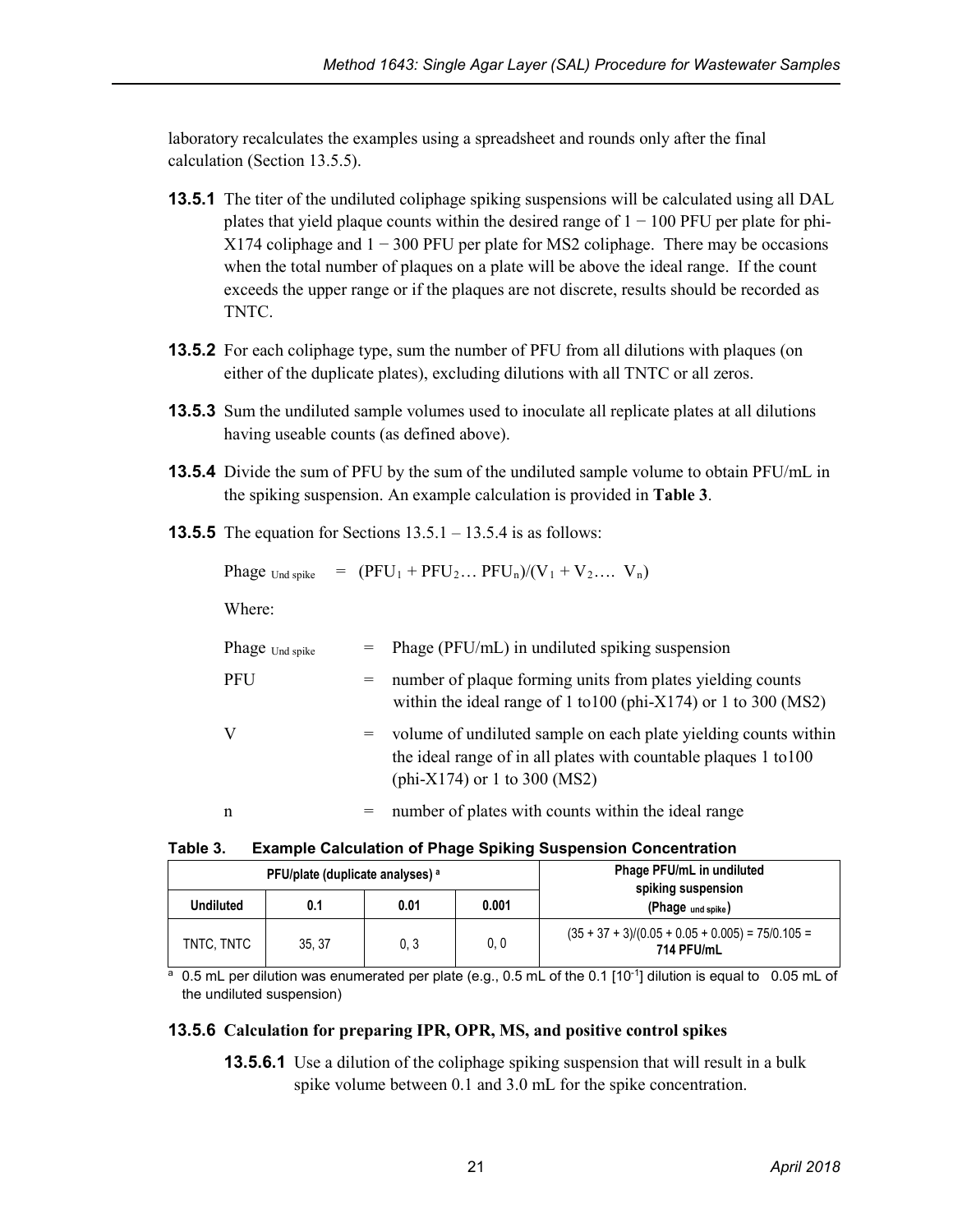**13.5.6.2** Use the following equation to determine the spiking volume:

$$
S = \frac{(T \times B)}{C}
$$

Where:

| S | $=$ | Spike volume (mL)                                                                                     |
|---|-----|-------------------------------------------------------------------------------------------------------|
| T |     | Target number of coliphage per sample (PFU)                                                           |
| B | $=$ | Number of samples that will be spiked (only necessary when multiple<br>QC samples are spiked in bulk) |
|   |     | Concentration ( $PFU/mL$ ) in the dilution to be used for spiking                                     |

Example, for IPR (Section 8.3):

 $T = 100$  PFU is needed per 100 mL sample

 $B = Four, 100$  mL samples

 $C = 714$  PFU/mL

The equation would be solved as follows:

 $S = (100$  PFU  $\times$  4)/(714 PFU/mL) = 0.56

As a result, 0.56 mL of the undiluted spiking suspension would be required to spike all four samples. Each 100 mL sample would be spiked with 0.14 mL of the undiluted spiking suspension. Each 100 mL sample should contain approximately 100 PFU. Alternatively, 0.56 mL of the undiluted spiking suspension could be spiked into a 400 mL bulk sample. The 400 mL bulk sample would be mixed and four, 100 mL aliquots dispensed.

### **13.5.7 Calculate "True" Spiked Phage (PFU/100 mL)**

Calculate the true concentration of spiked phage (PFU/100 mL) according to the following equation. Example calculation is provided in **Table 4**.

 $T_{\text{Spiked Phase}} = (\text{Phase undiluted spike}) \times (V_{\text{spiked per 100 mL sample}})$ 

Where,

| T Spiked Phage                 | Number of spiked Phage (PFU/100 mL)                  |
|--------------------------------|------------------------------------------------------|
| Phage und spike                | Phage (PFU/mL) in undiluted spiking suspension       |
| $V_{spiked per 100 mL sample}$ | mL of undiluted spiking suspension per 100 mL sample |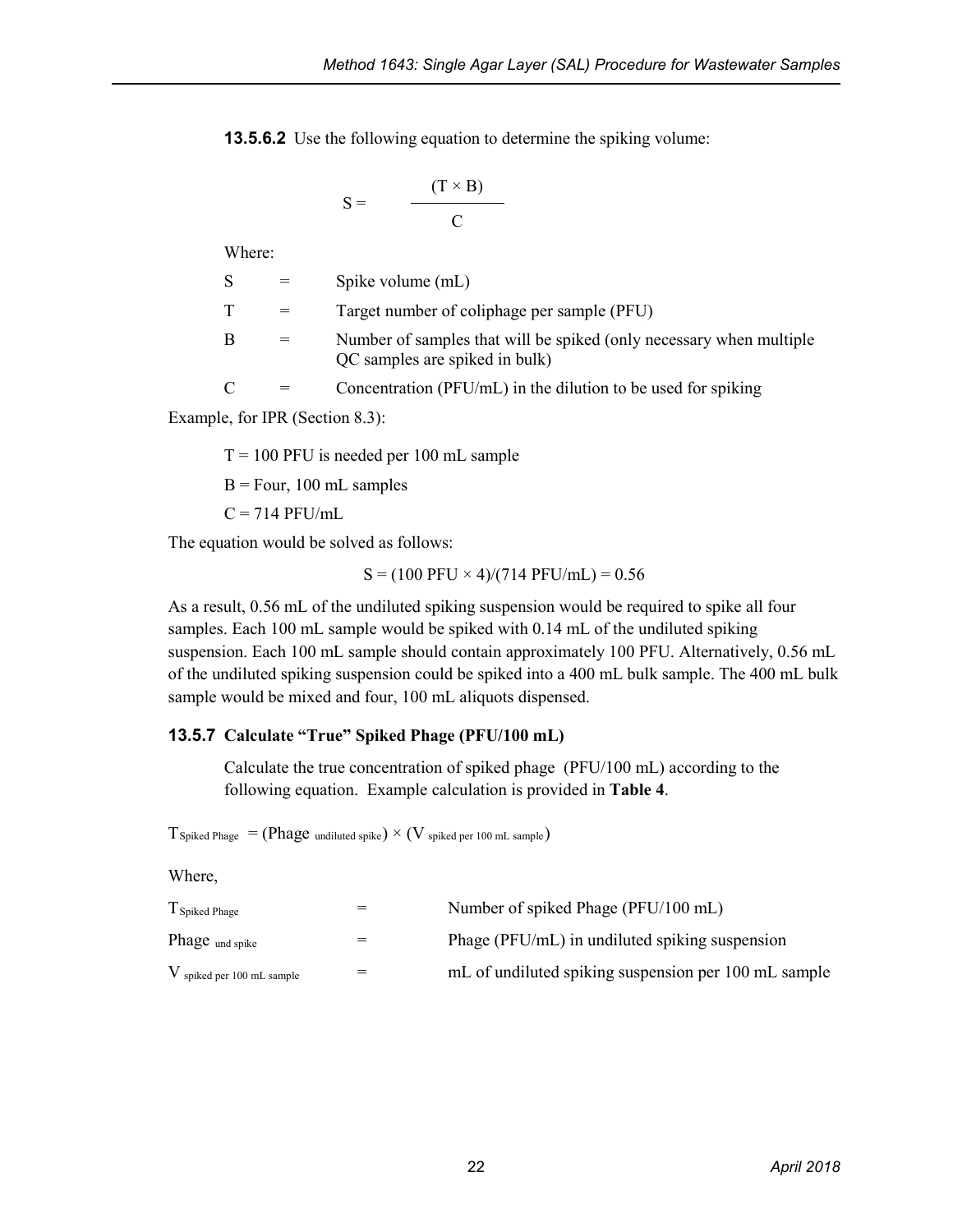| <b>Phage</b> undiluted spike | V spiked per 100 mL sample                 | Spiked Phage                                           |  |
|------------------------------|--------------------------------------------|--------------------------------------------------------|--|
| 714 PFU/mL                   | $1.4 \times 10^{-1}$ mL/ 100 m L of sample | (714 PFU/mL) × (1.4 × 10-1mL/ 100 mL) = 100 PFU/100 mL |  |

#### **Table 4. Example Calculation of Spiked Phage**

### **13.5.8 Calculate Percent Recovery**

Calculate percent recovery (R) using the following equation.

$$
R = 100 \times \frac{(N_s - N_u)}{T_{\text{Spiked Phase}}}
$$

Where,

| R              | $=$ Percent recovery                                |
|----------------|-----------------------------------------------------|
| $N_{s}$        | $=$ Phage (PFU/100 mL) in the spiked sample         |
| $N_{\rm u}$    | $=$ Phage (PFU/100 mL) in the unspiked sample       |
| T Spiked Phage | $=$ True spiked Phage (PFU/100 mL) in spiked sample |

Example percent recovery calculation is provided in **Table 5**.

**Table 5. Example Percent Recovery Calculation**

| $N_s$ (PFU/100 mL) | $N_u$ (PFU/100 mL) | <b>Spiked Phage</b><br>(PFU/100 mL) | Percent recovery (R)            |
|--------------------|--------------------|-------------------------------------|---------------------------------|
| 40                 |                    | 50                                  | $100 \times (40 - 3)/50 = 74\%$ |

# <span id="page-27-0"></span>**14.0 Method Performance**

Fourteen volunteer laboratories participated in the EPA MLV study of Method 1643 in secondary wastewater (no disinfection) and PBS. The purposes of the study were to characterize method performance across multiple laboratories and matrices and to develop QC acceptance criteria. A detailed description of the study and results are provided in the validation study report (Reference 17.4). Results submitted by laboratories were validated using a standardized data review process to confirm that results were generated in accordance with Method 1643 and study-specific instructions. Method performance summary data are provided below.

**14.1** Secondary Wastewater, no disinfection (Ten of the fourteen laboratories analyzed wastewater samples.)

**14.1.1** Recovery

**14.1.1.1** Somatic – Mean laboratory-specific recoveries, of phi-X174 from secondary wastewater (no disinfection) samples spiked with referee- or laboratory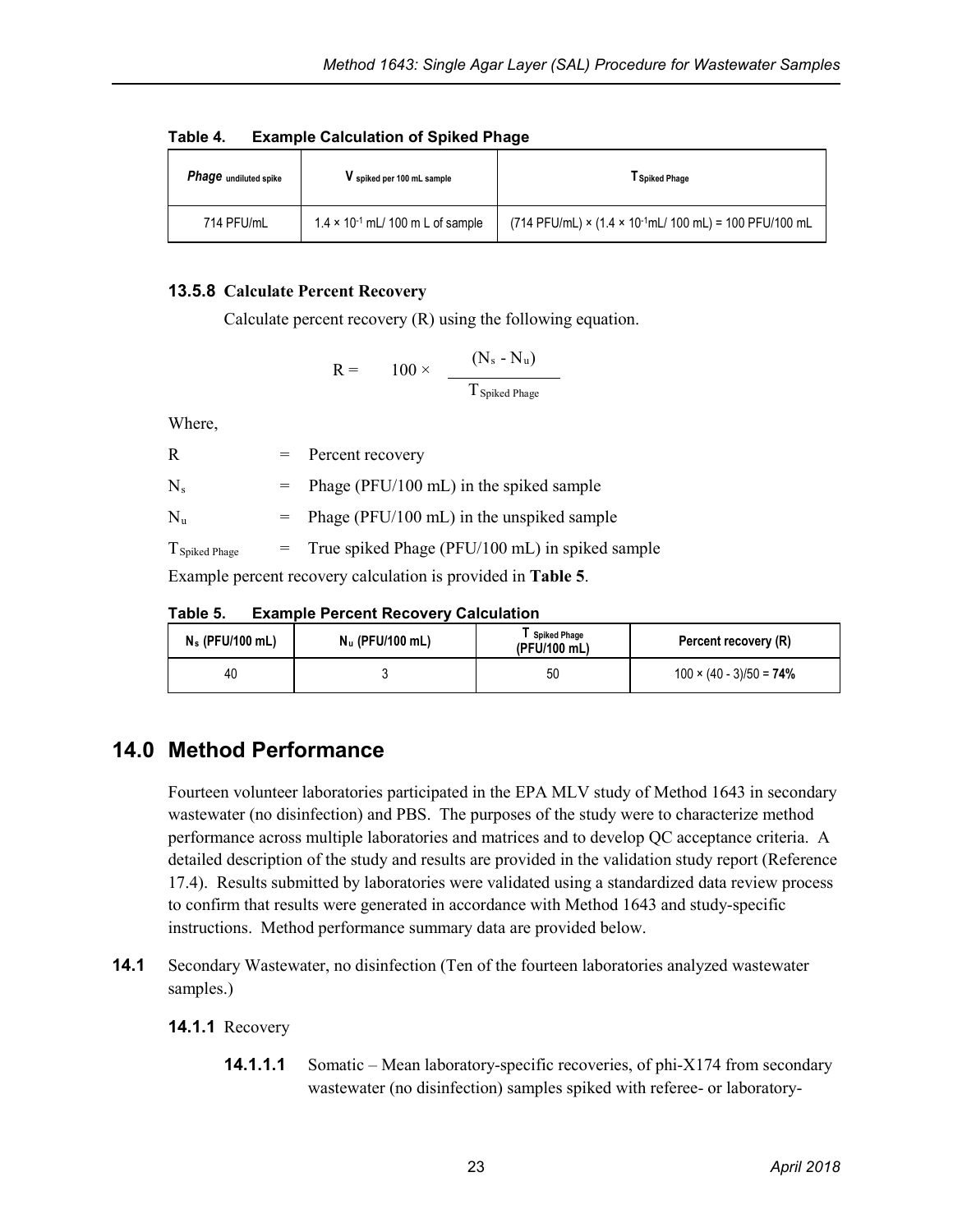prepared phi-X174 phage suspensions ranged from 45% to 368%, with an overall mean recovery of 199%.

**14.1.1.2** Male-specific − Mean laboratory-specific recoveries, of MS2 from secondary wastewater (no disinfection) samples spiked with referee- or laboratoryprepared MS2 phage suspensions ranged from 8% to 54%, with an overall mean recovery of 27%.

### **14.1.2** Precision

- **14.1.2.1** Somatic − Method 1643 was characterized by laboratory-specific relative standard deviations (RSDs) from secondary wastewater (no disinfection) samples spiked with referee- or laboratory-prepared phi-X174 phage suspensions ranging from 8% to 55%, with an overall pooled, withinlaboratory RSD of 30%.
- **14.1.2.2** Male-specific − Method 1643 was characterized by laboratory-specific RSDs from secondary wastewater (no disinfection) samples spiked with referee- or laboratory-prepared MS2 phage suspensions ranging from 4% to 79%, with an overall pooled, within-laboratory RSD of 35%.
- **14.2** PBS (Fourteen laboratories analyzed PBS samples.)

### **14.2.1** Recovery

- **14.2.1.1** Somatic − Mean laboratory-specific recoveries of somatic phage from PBS samples spiked with referee-prepared phi-X174 phage suspensions ranged from 68% to 411%, with an overall mean recovery of 215%.
- **14.2.1.2** Male-specific − Mean laboratory-specific recoveries, of MS2 from PBS samples spiked with referee-prepared MS2 phage suspensions ranged from 13% to 114%, with an overall mean recovery of 32%.

### **14.2.2** Precision

- **14.2.2.1** Somatic − Method 1643 was characterized by laboratory-specific RSDs from PBS samples spiked with referee-prepared phi-X174 phage suspensions, ranged from 1% to 51%, with an overall pooled, within-laboratory RSD of 22%.
- **14.2.2.2** Male-specific − Method 1643 was characterized by laboratory-specific RSDs from PBS samples spiked with referee-prepared MS2 coliphage suspensions, ranged from 5% to 14%, with an overall pooled, within-laboratory RSD of 10%.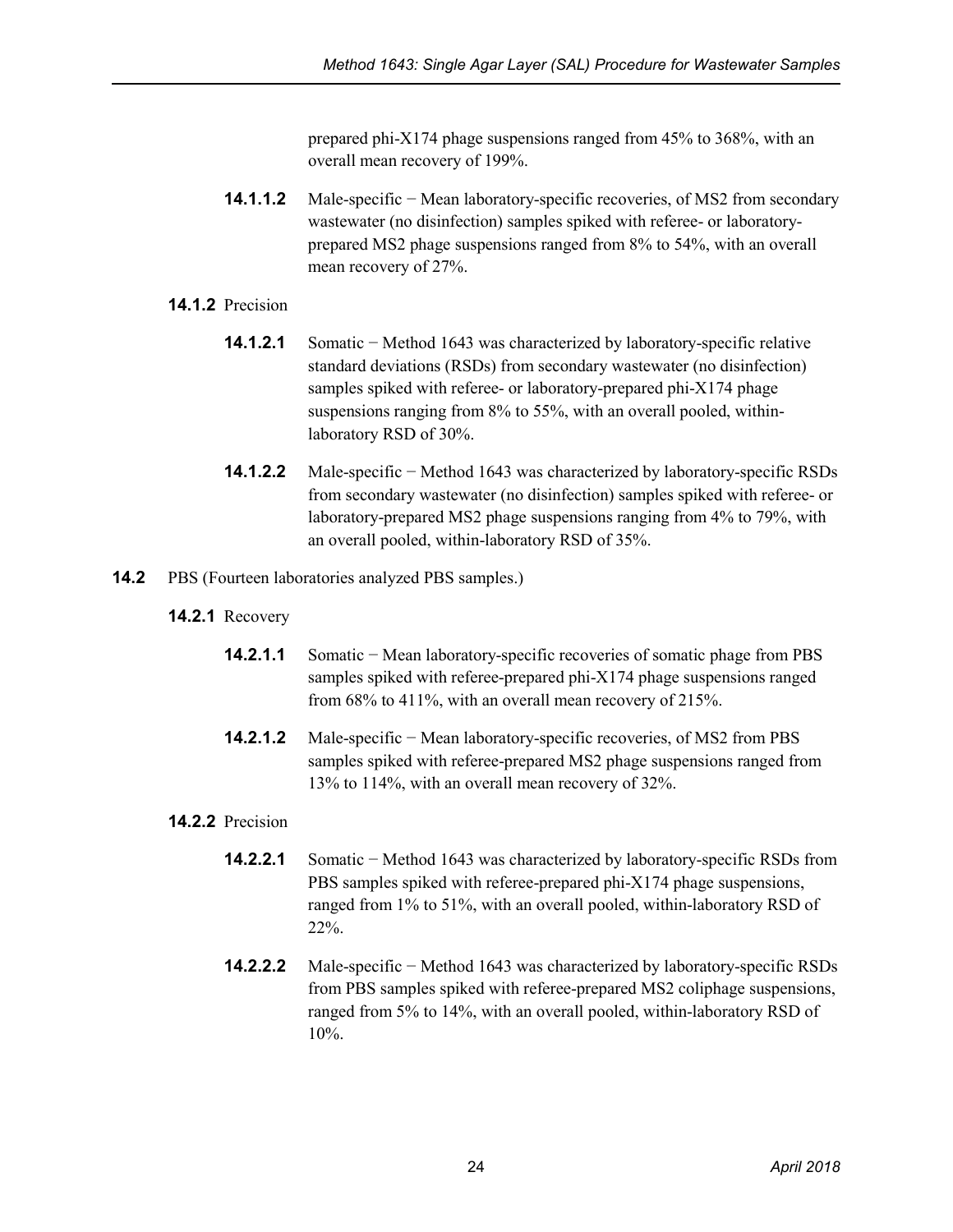### <span id="page-29-0"></span>**15.0 Pollution Prevention**

- **15.1** The solutions and reagents used in this method pose little threat to the environment when recycled and managed properly.
- **15.2** Solutions and reagents should be prepared in volumes consistent with laboratory use to minimize the volume of expired materials to be disposed.

### <span id="page-29-1"></span>**16.0 Waste Management**

- **16.1** The laboratory is responsible for complying with all Federal, State, and local regulations governing waste management, particularly hazardous waste identification rules and land disposal restrictions, and for protecting the air, water, and land by minimizing and controlling all releases from fume hoods and bench operations. Compliance with all sewage discharge permits and regulations is also required. An overview of requirements can be found in *Environmental Management Guide for Small Laboratories* (EPA 233-B-98-001).
- **16.2** Samples, reference materials, and equipment known or suspected to have coliphage attached or contained must be sterilized prior to disposal.
- **16.3** For further information on waste management, consult *The Waste Management Manual for Laboratory Personnel* and *Less Is Better: Laboratory Chemical Management for Waste Reduction*, both available from the American Chemical Society's Department of Government Relations and Science Policy, 1155 16th Street N.W., Washington D.C. 20036.

# <span id="page-29-2"></span>**17.0 References**

- **17.1** USEPA. 2001. Method 1602: Male-specific (F<sup>+</sup>) and Somatic Coliphage in Water by Single Agar Layer (SAL) Procedure. EPA 821-R-01-029. Office of Water, Engineering and Analysis Division, Washington, DC 20460.
- **17.2** *Annual Book of ASTM Standards.* Vol. 11.01. American Society for Testing and Materials. Philadelphia, PA 19103.
- **17.3** Bordner, R., J.A. Winter, and P.V. Scarpino (eds.). 1978. *Microbiological Methods for Monitoring the Environment, Water and Wastes*. EPA-600/8-78-017. Office of Research and Development. USEPA.
- **17.4** USEPA. 2017. Results of the Multi-Laboratory Validation of Method 1602 for Coliphage in Fresh and Marine Recreational Waters and Wastewater Effluent (Advanced Treatment) Samples that have been concentrated using Ultrafiltration and 100-mL Secondary Wastewater (No Disinfection) Effluents. Draft report.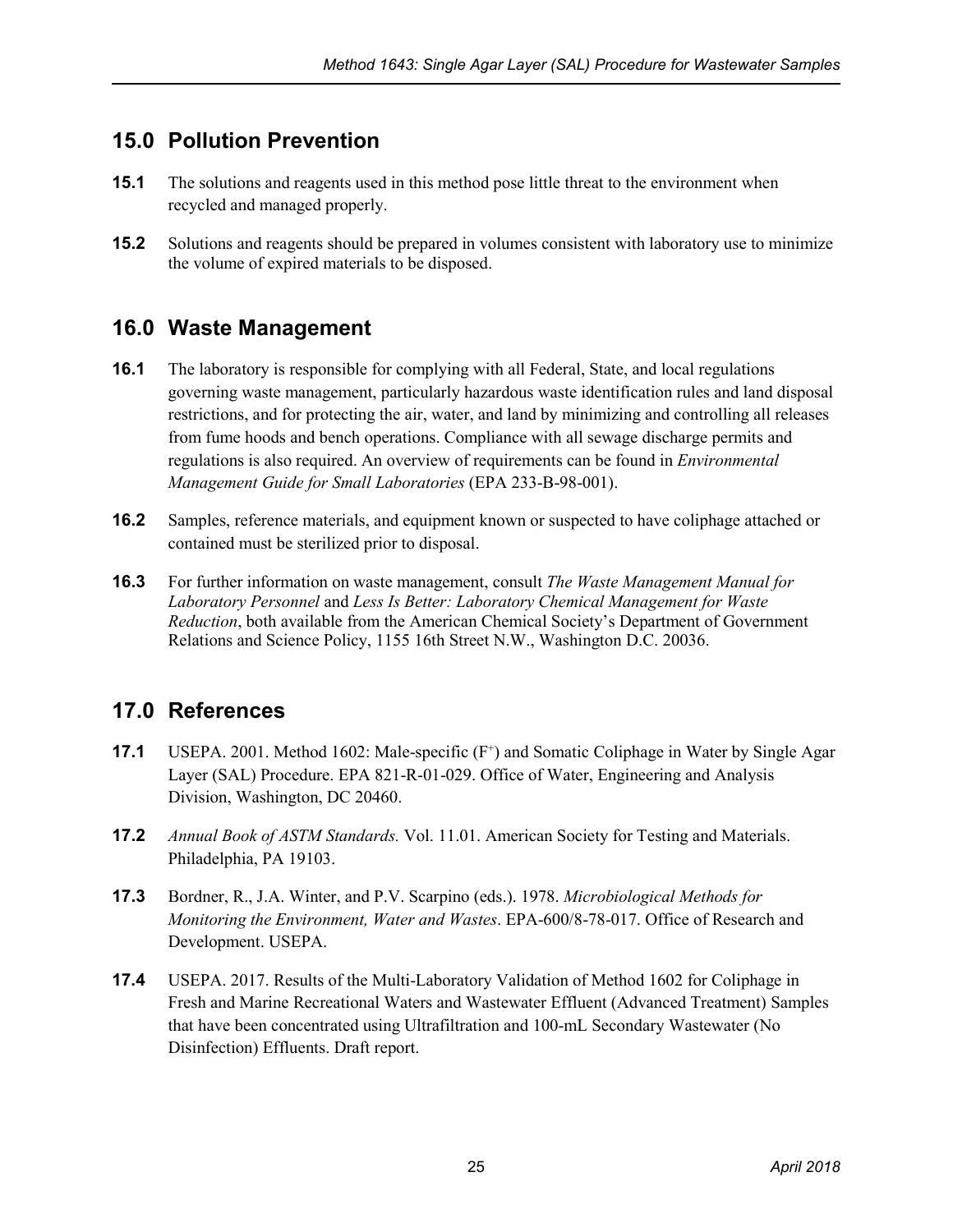# <span id="page-30-0"></span>**18.0 Flow Charts**



### **Single Agar Layer**

Blank